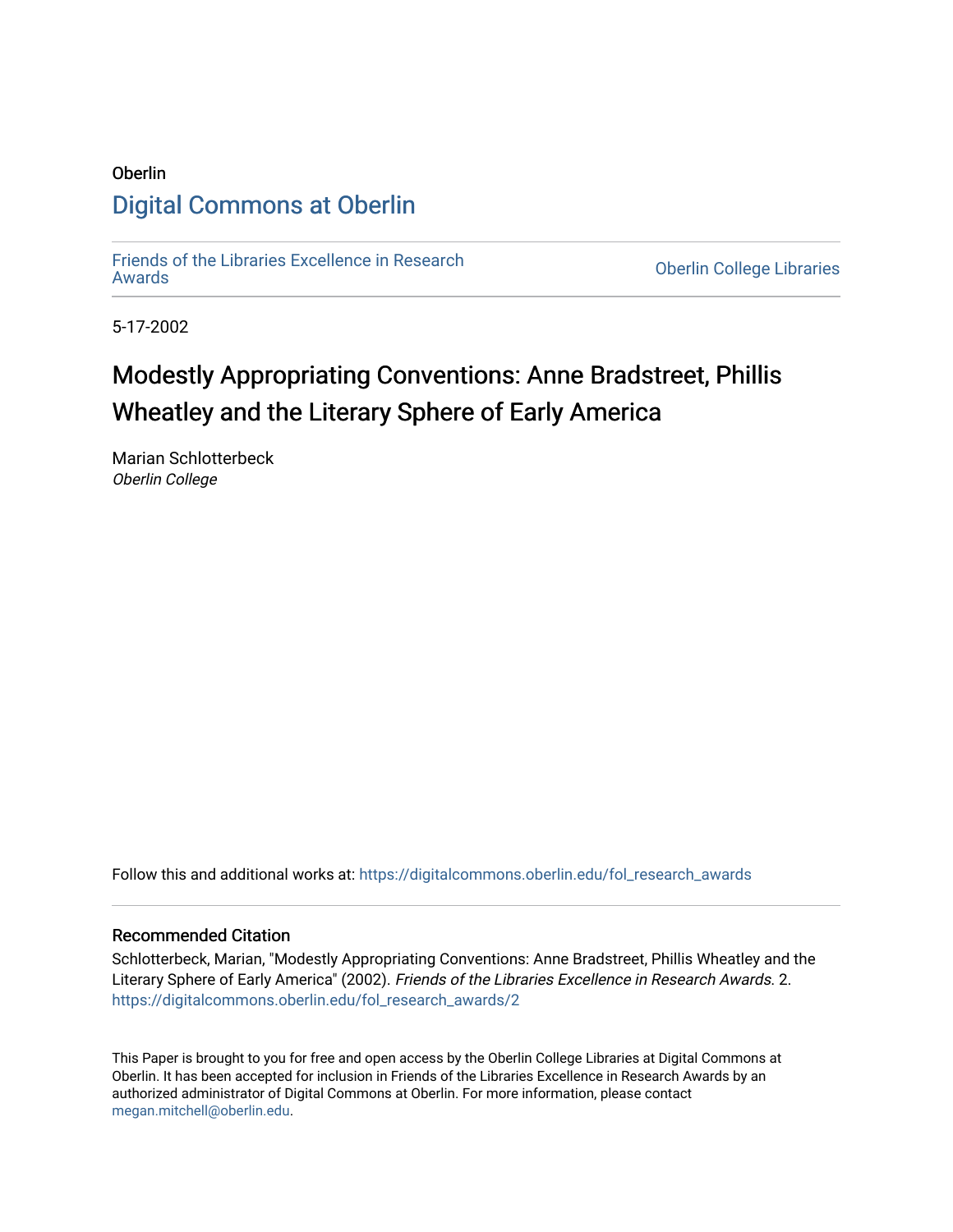Modestly Appropriating Conventions:

Anne Bradstreet, Phillis Wheatley and the Literary Sphere of Early America

Marian Schlotterbeck

English 255

T.S. McMillin

17 May 2002

Copyright 2002 Marian Schlotterbeck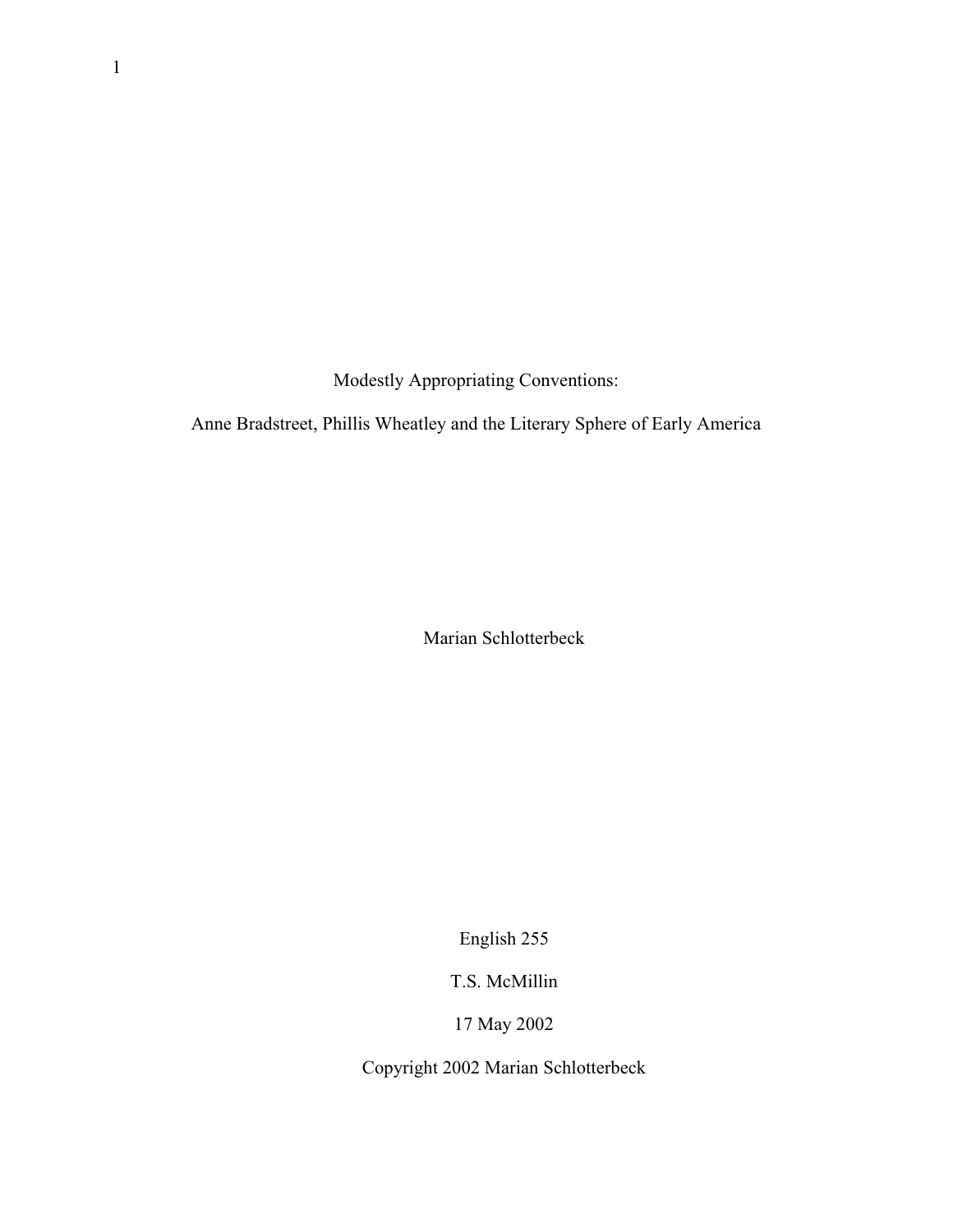Contrary to many people's perception that the exclusion of works by women in the canon of Early American Literature reflects the absence of female authors, we can reflect today that women in colonial times did in fact write a great deal and their writings span a range of genres: from polished verse to personal diaries. In addition to the texts that were published in sixteenth and seventeenth centuries, 'rediscovered' manuscripts, diaries, and letters of many women have since been published in the twentieth century. Taken on the whole these primary texts provide insight into the experience of women in Early America.

The exploration of the texts intended for the public sphere is one method for approaching these works. As I examined how women found space to move from the domestic sphere into the public sphere through their writing, one theme that surfaced is of women modestly appropriating conventions, both literary and societal, in order to create a space for their writing. To further limit the scope of my project, I decided to examine this paradoxical notion of finding freedom through conformity in the works of Anne Bradstreet and Phillis Wheatley, who both constitute remarkable literary firsts in America. I propose to examine their verse through the framework of the form, the 'Other,' and the spiritual, which were concepts central to these women's creation of a subtle resistance.

Any study of early American women's writings inevitably begins with Anne Bradstreet, whose *The Tenth Muse Lately Sprung Up in America* made literary history in 1650 as the first text written by a woman in the 'new world' to be published (in London). After the initial success and favorable reception, Bradstreet's work was later re-printed in Boston with additional poems in 1678 and has since been re-published in various collections over the last three centuries. Several of the more recent editions include a facsimile of *The Tenth Muse* (1965), an edition with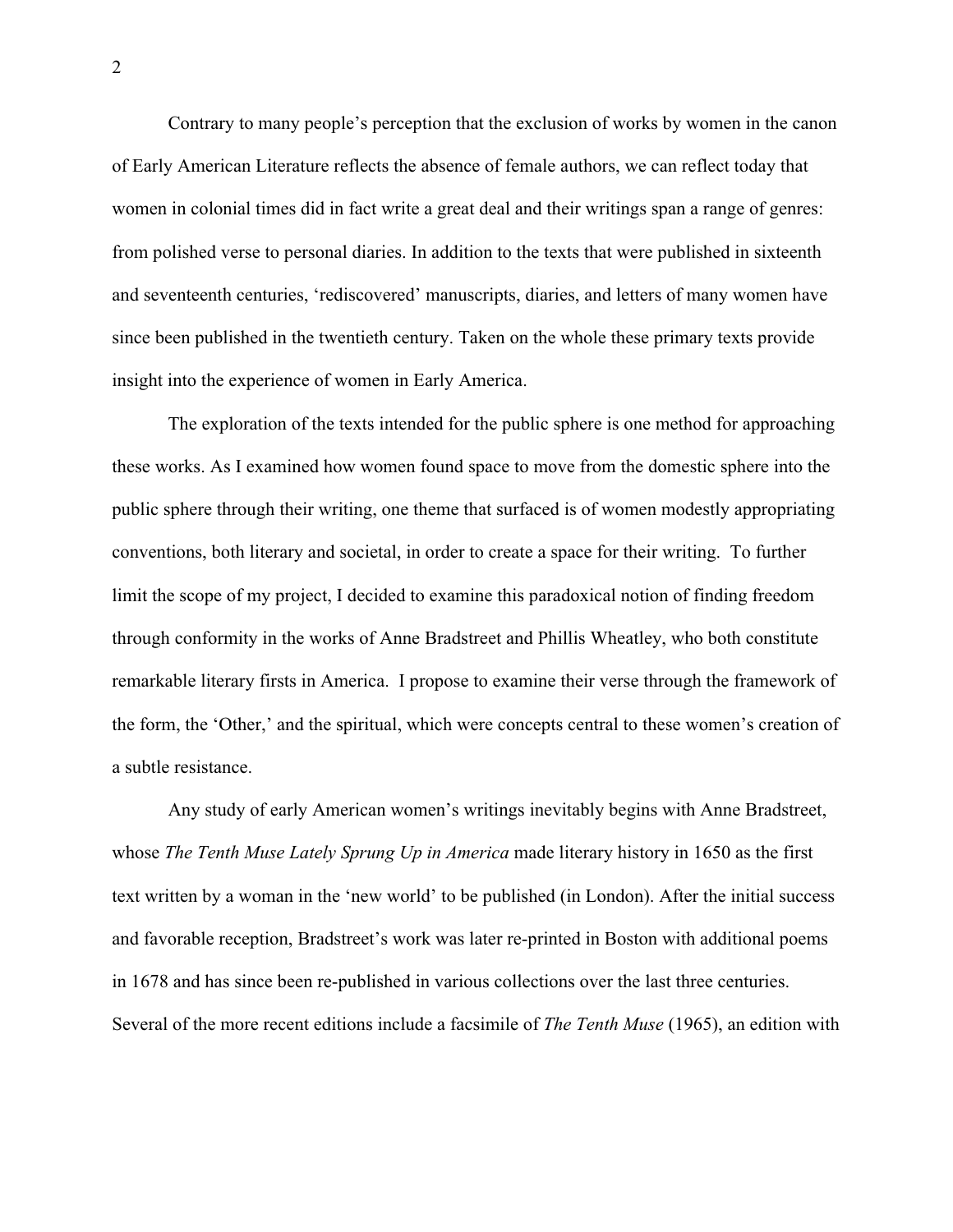modern spellings edited by Jeannine Hensley (1967), and the comprehensive *The Complete Works of Anne Bradstreet* (1981*)*, edited by Joseph R. McElrath, Jr.

Bradstreet's refined verse conforms to and perfects many of the standard poetic conventions used by men and is a subtle assertion of women's capabilities in the literary sphere. Furthermore, as Bradstreet's poetic style became more her own, she expanded her subject to reflect matters such as childbirth, family, and earthly desires, which were everyday concerns. Bradstreet looked not only to Heaven for inspiration but also to her natural surroundings. She found a place for uniquely personal expression working both within an acceptable literary format of highly stylized verse and imagery, and through the Puritan values of her society.

Like Bradstreet, Wheatley refined and appropriated various conventional poetic techniques. *Poems on Various Subjects, Religious and Moral* was published in London in 1773 and has since been reprinted "more than two dozen times" (Robinson *Phillis Wheatley and Her Writings* 87). She made frequent use of Biblical allusions, the interpretation of which reveals her abolitionist stance. The dominant strain of Christianity in New England known as Puritanism also had an important influence on Wheatley, who went further than her white counterparts in her critique of religion and society's failure to abolish slavery.

As a black woman writer, Phillis Wheatley was a phenomenon in her day; people from all walks of life used her work for their own ends. The flurry of concern over the publication of Wheatley's verse is indicative of the difficulty in approaching and interpreting the writing of persons labeled as the 'Other.' The response to works by writers such as Wheatley, who seemingly prevailed against all odds, provides a reflection of this country's changing perceptions of race and gender over time. In successfully creating their poetry, Bradstreet and Wheatley, two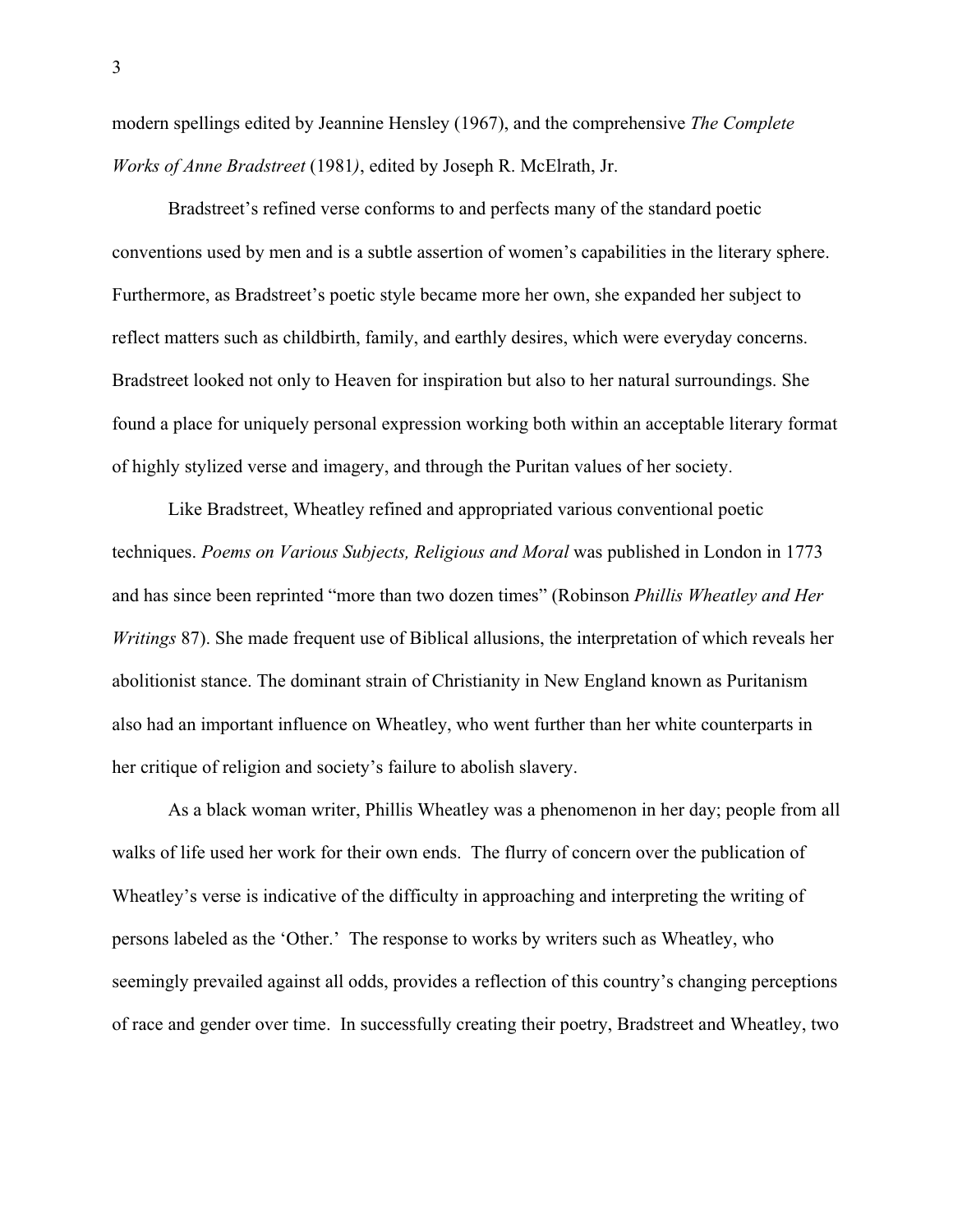of America's earliest female muses, understood the necessity of channeling their creative impulses through appropriate avenues in their society.

On the technical level, Bradstreet and Wheatley used the poetic conventions of the day, which is evident in the form of their poetry. It is not too adventurous stylistically: they use iambic pentameter, rhyming couplets, and similar patterns of self-derision as their male counterparts. Parallels in style exist between these women and their contemporaries such as Sidney, Jonson, and Pope. Similarities in form also exist in the genre choice of the elegy, which they frequently used. These women were not trying to be revolutionary through pushing the boundaries of meter or rhyme. Rather their appropriation and use of poetic forms reflect a keen understanding of how the literary sphere operates. They demonstrate that they should be and are included in the circle of letters through their acknowledgement of how the game is played. Bradstreet and Wheatley recognized the power of words—of writing and of reading—and through offering their texts for the public eye they were granted the authorship and authority that was their due.

However, when people who aren't part of the dominant group write in the context of 'the Other,' their use of convention takes on new meanings. The appropriation of style and language allowed Bradstreet and Wheatley to make their voices heard. The multiplicity within these texts has larger implications for the way we reflect the concept of the 'Other;' which allows for inclusion on one level and simultaneous exclusion on another. When we look at the figures behind the writing, we see that neither woman experienced true equity within her society. For example, recognition of Bradstreet's literary talent and the praise bestowed upon her poetry did not improve the status of women in Puritan New England. Likewise, and perhaps even more blatant, Phillis Wheatley's *Selected Poems* would have appeared on the bookshelves of many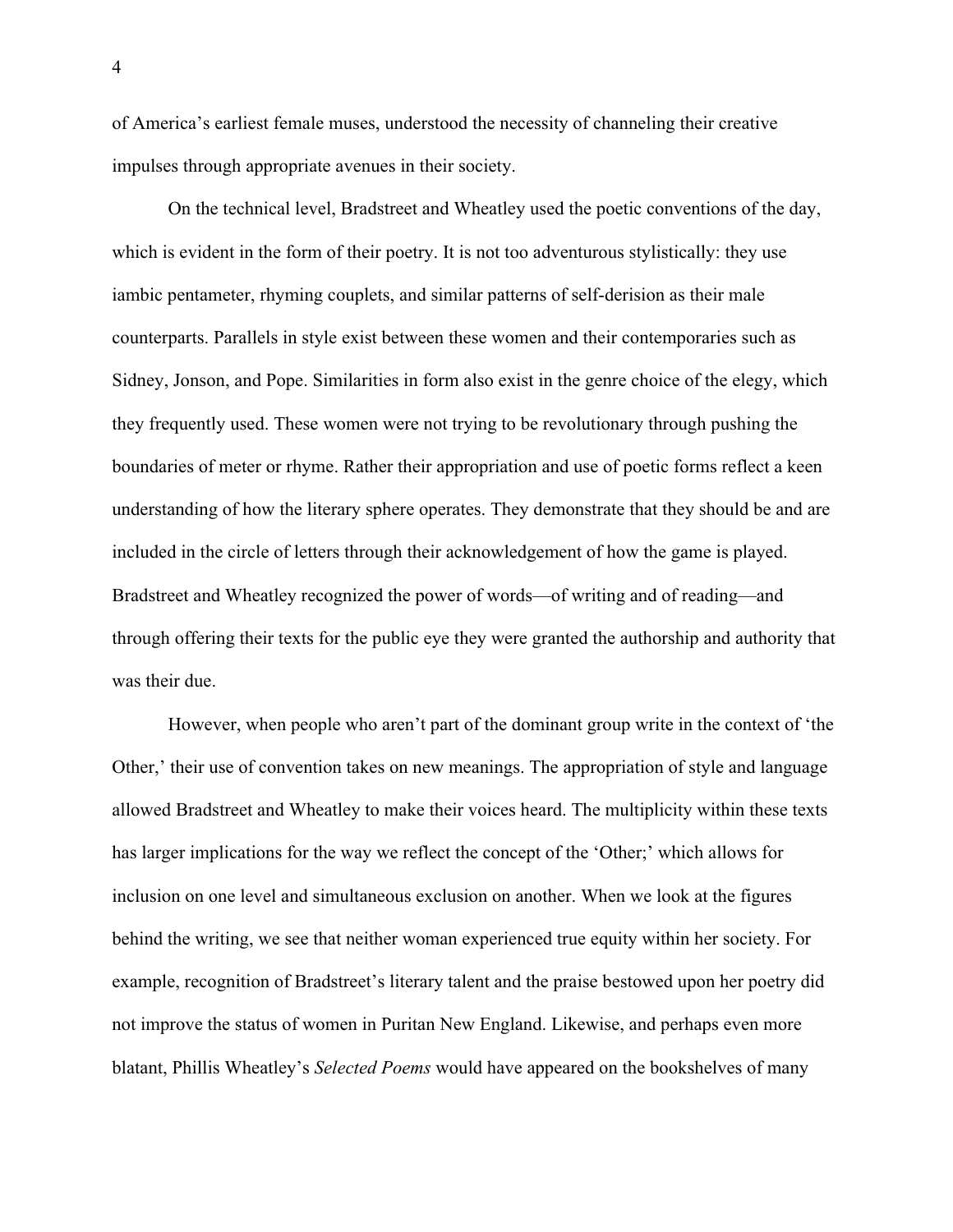respectable white households, which also owned slaves. Thus, the literary sphere becomes an acceptable way to include groups that represent uncomfortable differences from those in positions of power, while at the same time excluding them from other political and social institutions. In one sense, Bradstreet and Wheatley make great strides, but in the larger picture theirs are only small steps.

Bradstreet and Wheatley used the final concept of the spiritual to grant themselves authority to enter into the public literary sphere. To a certain extent the view of women as spiritual beings gave them space to write within a religious context. In sixteenth and seventeenth century America, sermons created a body of familiar biblical images; through the creative insertion of these biblical allusions, Bradstreet and Wheatley re-deploy the familiar to create meanings beyond the acceptable theological one. Furthermore, scriptural interpretation fell into the male domain in Early America, so women poets' application of biblical references was slightly outside the standard use. It is precisely because of the fine line they were transgressing that Bradstreet and Wheatley made these appropriations in modest ways. One critic suggests that Wheatley's use of the biblical allusion is a 'subtle war' (O'Neale 144); her poems, and to some extent Bradstreet's, offer a strain of resistance while at the same time appearing to conform. Through working within literary and religious conventions of the day, these women found freedom to explore themes and subjects that were central to their daily experience. They subtly questioned society's prescribed natural role for women.

Through this paper I want to demonstrate that a literary tradition by women existed in Early America and that these pioneering women found space within the conventions—literary and social—that surrounded them. Anne Bradstreet and Phillis Wheatley achieved a form of resistance through conforming to society and the boundaries of their religion. Perhaps the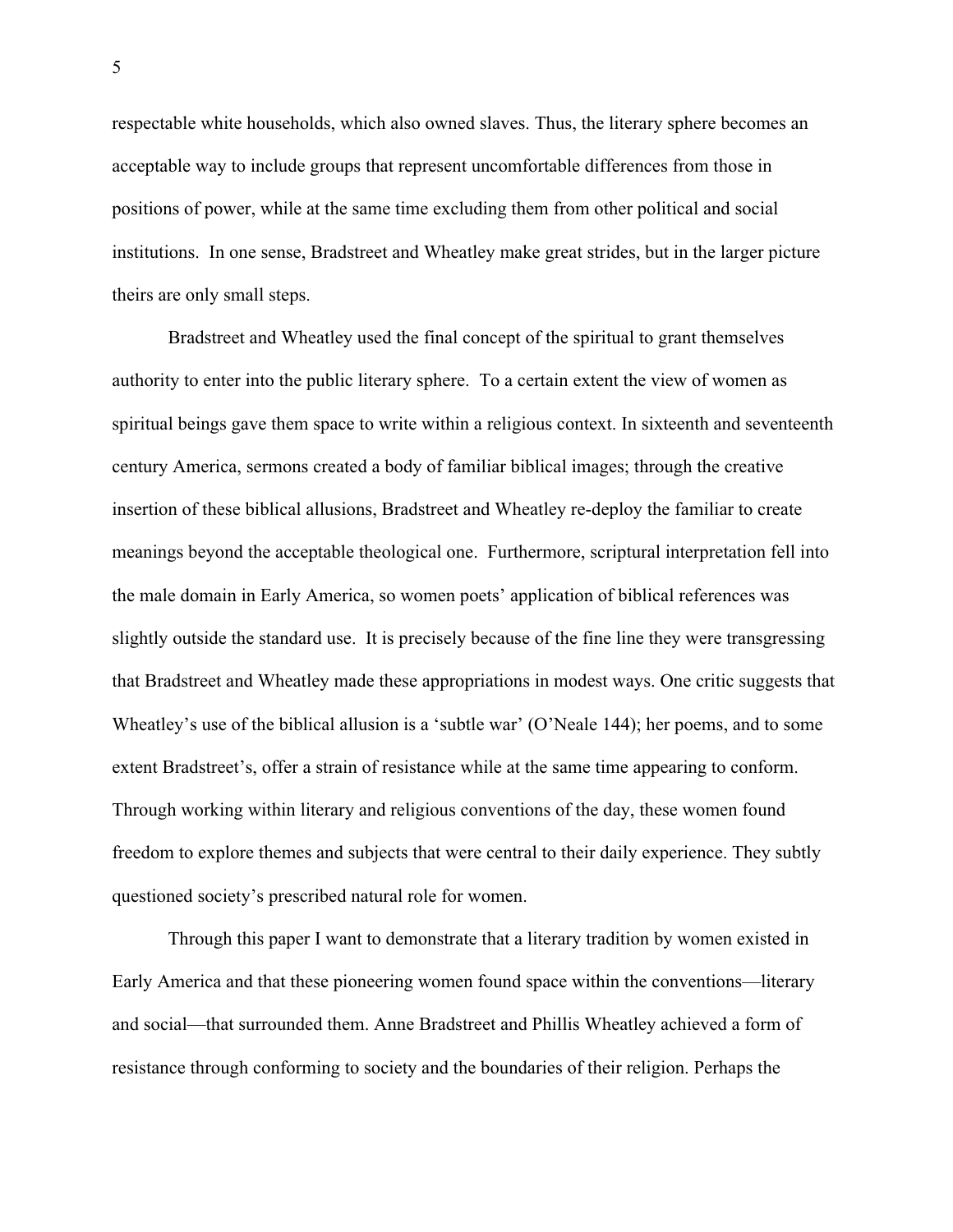appropriation of religious space to create a role for women has had larger implications for the way Americans for centuries have considered the place of women in society.

# **Anne Bradstreet: Bibliography and Criticism In Context**

Several scholars have compiled annotated bibliographies on the literary criticism of Anne Bradstreet and her work. The earliest, *Seventeenth-Century American Poetry: A Reference Guide* (Scheick and Doggett 1977), lists sources published between 1844 and 1975 and is helpful in reflecting the different approaches taken to studying Bradstreet and her works. The essay on Anne Bradstreet by Wendy Martin in *American Women Writers: Bibliographic Essays* (Duke et al 1983) provides a clear comparison of the relative merits of the various editions of Bradstreet's work and explains the alterations to poems that editors have made over three centuries. By far the most comprehensive and up to date annotated bibliography is that of Raymond Dolle, *Anne Bradstreet: a reference guide* (1990). He expanded the range of sources to include citations from the seventeenth century. His helpful overview of literary critics' treatment of Bradstreet identifies the major trends as: "Seventeenth Century Enthusiasm, Eighteenth Century Neglect, Nineteenth Century Condescension, and Twentieth Century Appreciation" (Dolle xix-xxxv). Also explained are the shifts in interpretation and celebration of Bradstreet and her work. At various points in time critics have sought to link Bradstreet to the literary tradition of English female poets of the Renaissance, to proclaim her the "matriarch of American feminist poetry" (xxiii), to name her the creator of American literature (xxv), and to identify her as a precursor to the Romantic Movement (xxv).

Additionally other studies have commented on the works that influenced Bradstreet, while others focus on her influence on future generations of American writers. In the 1970s and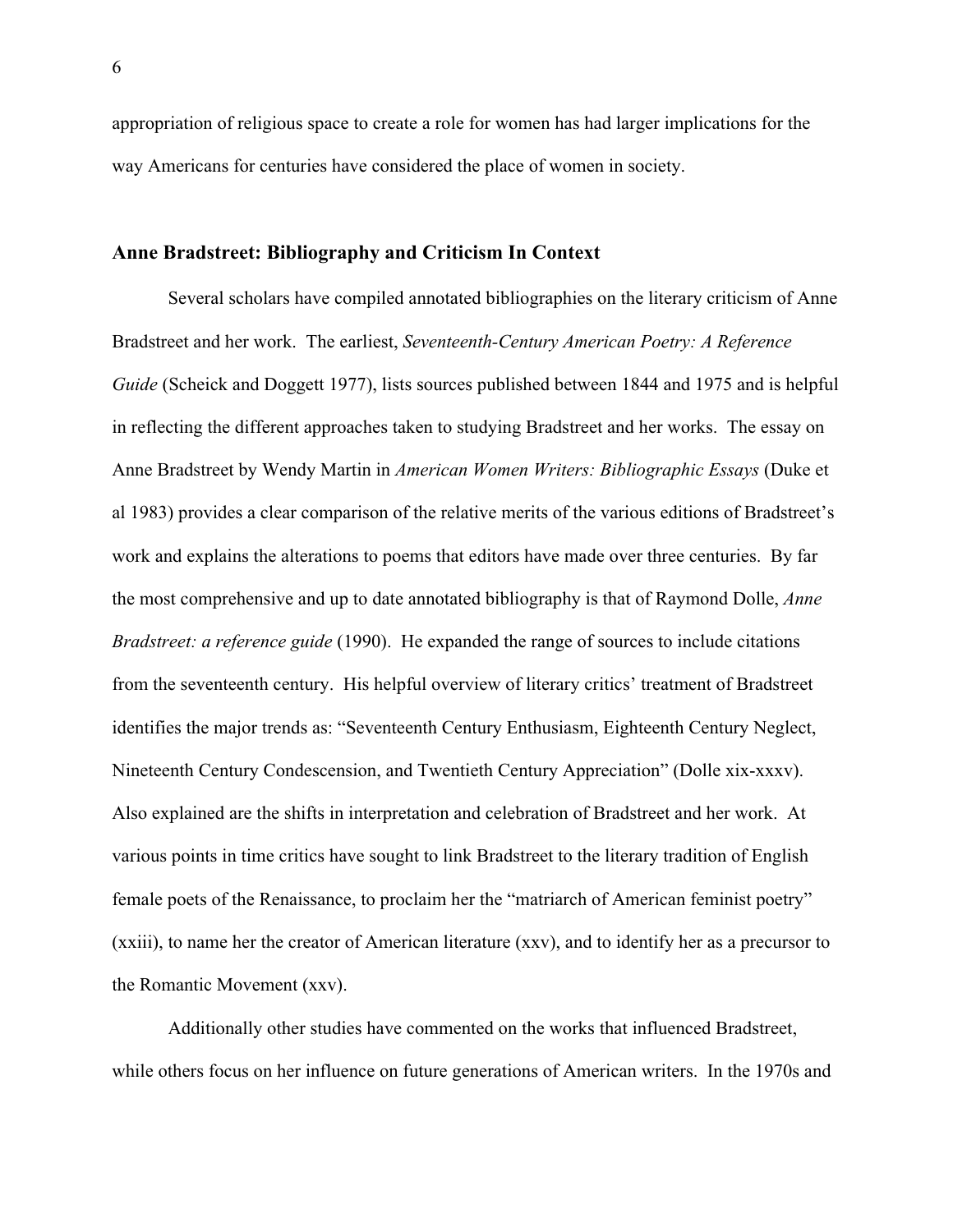80s some critics interpreted her poetry as within the bounds of Puritan orthodoxy, while others saw strains of creative rebellion against her constrictive society (xxix). With the advent of the women's movement in the late twentieth century, further studies were devoted to analyzing Bradstreet's work as indicative of an early form of feminism. In the introduction to the 1981 edition of Bradstreet's *Complete Works*, McElrath divides the criticism into two camps that alternate between identifying Bradstreet as a stuffy Puritan woman and seeing her as the beginning of feminism in America (xiii). Perhaps, as McElrath suggests, we need to rethink our notions about Puritanism, seventeenth century America, and womanhood before we can reconcile these opposing interpretations.

#### **The Form**

In the late nineteenth century Bradstreet's work was condescendingly dismissed as imitative and unimaginative. In 1879 Moses Coit Tyler, one such critic, commented that Bradstreet "was sadly misguided by the poetic standards of her religious sect and of her literary period" (Scheick and Doggett 35). Tyler suggests that Bradstreet should have written on themes more pertinent to her daily existence. Well into the twentieth century, critics still decried Bradstreet as highly derivative. In 1959, Claude M. Fuess remarked her early poems were "influenced by the ridiculous conceits and stilted language of the so-called Metaphysical Poets" (Scheick and Doggett 41). By 1967, Bradstreet's originality became more celebrated as Adrienne Rich in the forward to the Hensley edition of Bradstreet's works, proclaims Anne Bradstreet "the first non-didactic American poet, the first to give an embodiment to American nature, the first in whom personal intention appears to precede Puritan dogma as an impulse to verse" (Rich xix).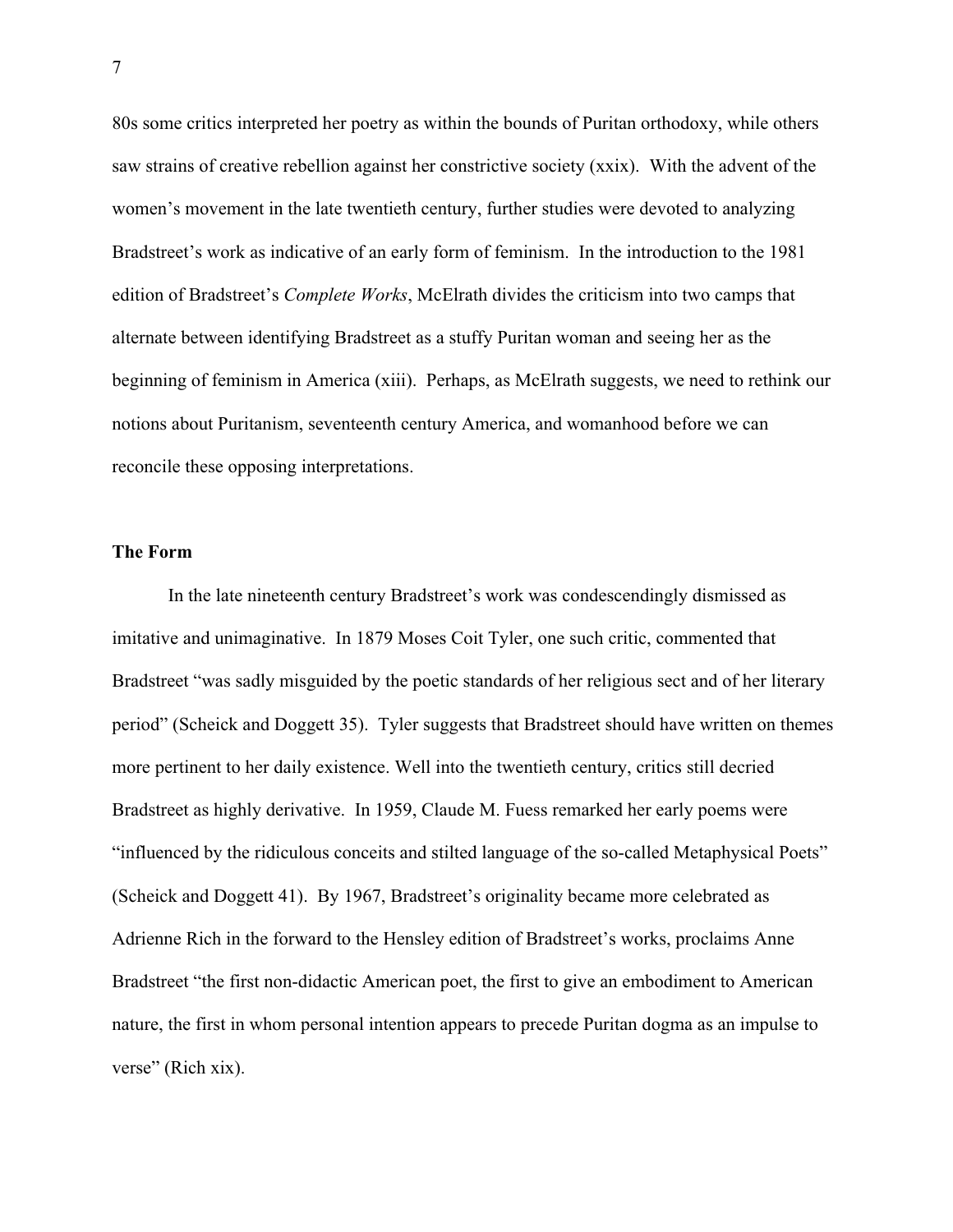Rich further suggests that Bradstreet's originality lies in her subject matter rather than in her poetic style (xix). Critics frequently agree that Bradstreet's poetry and self-expression improved once she did what Philip Sidney's famous line suggests, "'Fool,' said my muse to me, 'look in they heart and write'" (Sidney 14). Her later poems dealt mostly with subjects that were more personal, such as her children, her husband, and her house burning. Rosemary Laughlin in her article, "Anne Bradstreet: Poet in Search of Form" (1970), provides a clear explanation of Bradstreet's development of poetic skills overtime as she progresses from using rhymed couplets in iambic pentameter to more complex forms in her later works. Laughlin also explains the images and themes Bradstreet frequently used, such as the sun and the journey.

For many years Guillaume DuBartas' influence on Bradstreet's writing was widely known; in the twentieth century studies have examined other poets, including Sir Philip Sidney's impact (Dolle xxvi). Bradstreet was very well educated for a woman in the seventeenth century. She had a command of the literary conventions of her day, including form and genre, and she was able to skillfully manipulate this knowledge "to serve her own purposes" (Stanford, *Worldly Puritan* ii).

When we return to texts of Early America it is essential to remember that although the writers might constitute our cultural ancestors they held worldviews radically different from our own. Perhaps we should follow the advice of French cultural historian Robert Darnton that in order to study another culture we should begin at the place seemingly the most opaque. Bradstreet's use of humility in her writings gives us one such point of entry. Robert Daly, who cleverly explicates the function of humility in both Bradstreet and Wheatley's poetry, questions why humility was a convention that was both "vital and viable" for so many years and for so many varied writers (3). The frequent appeal to humility seems so unfamiliar to modern readers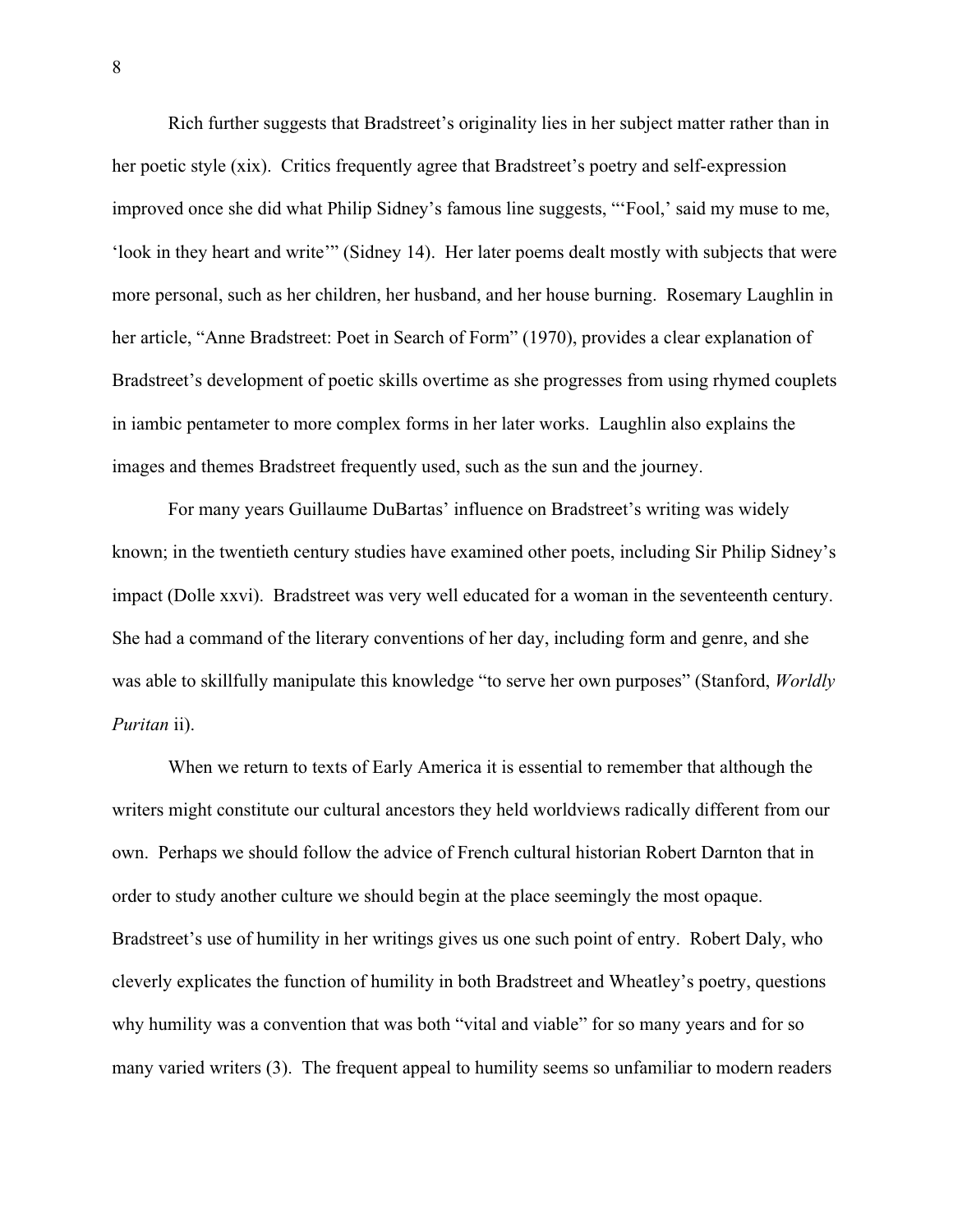that it may produce a discomfort (4). It was typical for male poets in the sixteenth and seventeenth century to concede their unworthiness through derision of their literary talents, and so when Bradstreet does this in "The Prologue" it is an act of conformity to traditional literary convention (Blackstock 226). Yet it is an act often interpreted as ironic, as many critics have suggested that she calculatedly decried her talent as a way to provide her writing with an authorization. Daly asserts that this interpretation, coming from the context of our power hungry society, is only part of the picture. In Early America a great anxiety existed over the corrupting potential of too much power (Daly 5). Thus, Daly suggests perhaps we should learn from Bradstreet and Wheatley that humility can serve as an "immunization against the derangements of power" (5). Daly's article offers a challenge to modern readers to avoid interpreting our cultural ancestors as more similar to us than they in fact were.

#### **The 'Other'**

Bradstreet skillfully employed her understanding of how literary conventions operated to grant her the authority to enter into the public sphere as a poet. William Scheick touches upon this concept in his book *Authority and Female Authorship in Colonial America*, which is preoccupied with a postmodern approach to literary criticism, using terms such as logogic site, textual locus, logonomic conflict, and ideological complexes, to explore how women's writings contain a dynamic of multiplicity. He emphasizes that "a delicate balance in speech and action was required for a colonial woman to conform to the prevailing standard of female respectabilities" (9). Furthermore any concessions of conformity to existing notions that they make in their work were "utterly *natural* for them" because their status in colonial society left them little alternative (10).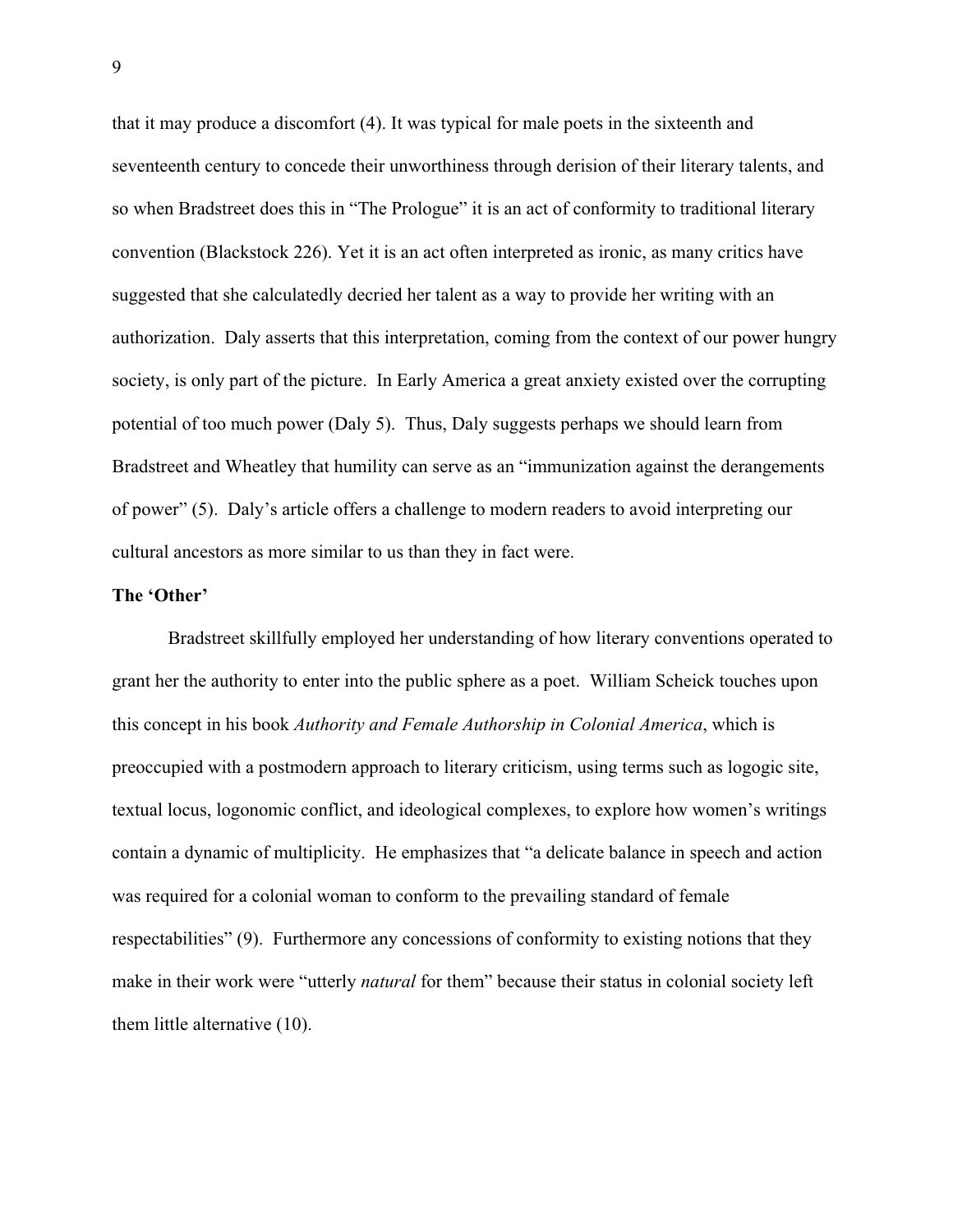One example of the multiple layers within Bradstreet's work comes in the poem "Author to Her Book." The central metaphor, similar to the one in Ben Jonson's "To My Book," likens the written work to the author's offspring. Bradstreet's poem takes on additional meanings because she is the mother of eight children and further reflects how her dual role as mother and author overlap the domestic with the public. Kenneth Requa argues that the division between the public voice in Bradstreet's early poems and the private voice in her later works is indicative of the duality of her existence (Scheick and Doggett 52-53). The public voice is more imitative and apologetic and the private voice reflects a greater freedom. "Author to Her Book" can also be interpreted as Bradstreet's response to the publication of her poems, which she did not publicly seek; instead, her brother-in-law John Woodbridge took her works to London (Gilbert and Gubar 27). While this decision does reflect her "modesty and piety," it was also a smart political move to avoid charges of ambition (27).

Like many other writings by women in the sixteenth century, Bradstreet's poems were prefaced with several disclaimers by men, such as Woodbridge's, which asserts she always fulfilled her family obligations because her writing was "the fruit but of some few hours, curtailed from sleep and other refreshments" (Gilbert and Gubar 27). This preface provides insight into Early American society's concept of women by revealing that the presence of women's writing in the public sphere does not seem natural or befitting a woman's place in society. In effect, the disclaimers offer a way to get around questioning this movement of women from the domestic into the public realm through the assertion that the women may offer inspiration to others, as religion becomes a justifying force to grant women the freedom to have their voices heard.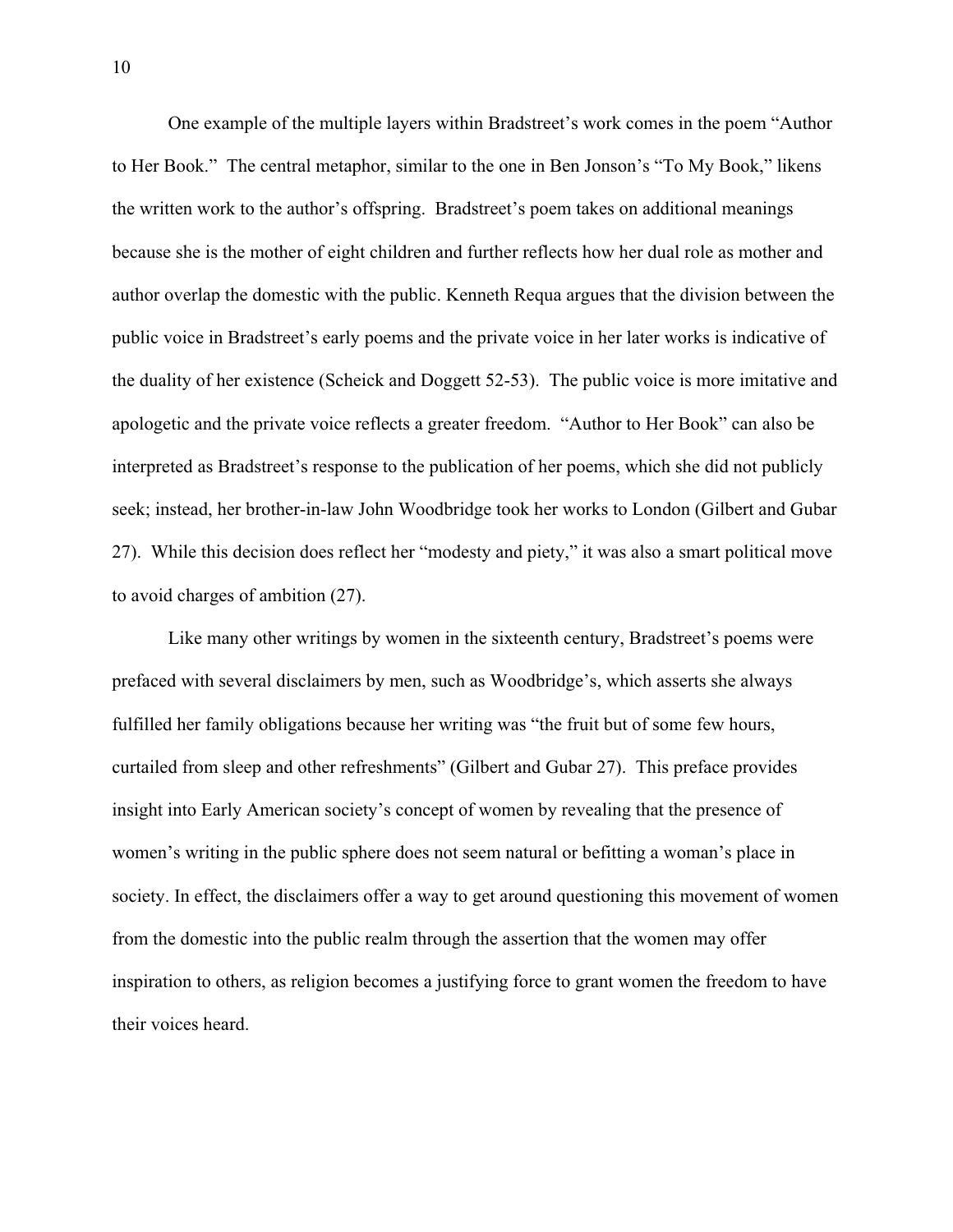William Scheick suggests that Anne Bradstreet uses her marginalization to claim her "right to write" (Scheick *Authority and Female Authorship* 16). As women in early America she and Wheatley are "already marginalized and colonialized" and by using this identification they found space for their writing (17). The authors of *Shakespeare's Sisters: Feminist Essays on Women Poets,* introduce Virginia Woolf's metaphor of Judith Shakespeare to explore the subversive tendencies within women's poetry. This book is part of the movement in the 1970s to rediscover and recover the interpretation of female writers often overlooked in their time and ours. It further represents the shift to feminist-literary criticism that mirrored the increased momentum of the women's movement in America. Wendy Martin's chapter on Anne Bradstreet explores the potential for feminist rebellion in her poetry. She also provides a useful look at the restrictive Puritan society in which Bradstreet lived. In 1979, the same year of publication as Gilbert and Gubar's book, Karl Keller cautioned against trying to read too much feminism into Bradstreet's work.

# **The Spiritual**

In 1967, Robert D. Richardson interpreted the tensions between the physical and spiritual world in Bradstreet's poetry not as a conflict with Puritan theology but as a reflection of "the Puritan ideal of living in the world without being of it" (Scheick and Doggett 45). Amanda Porterfield explores the notion of Anne Bradstreet as a religious humanist and concludes that "language was the currency of Bradstreet's religious life" (107). She further argues that Bradstreet's poetic ability lies in utilization of Puritan conventions rather than in her "ability to subvert them" (113). In *Authority and Female Authorship in Colonial America*, Scheick explores the function of biblical allusions in Bradstreet's work. He argues that it was feasible for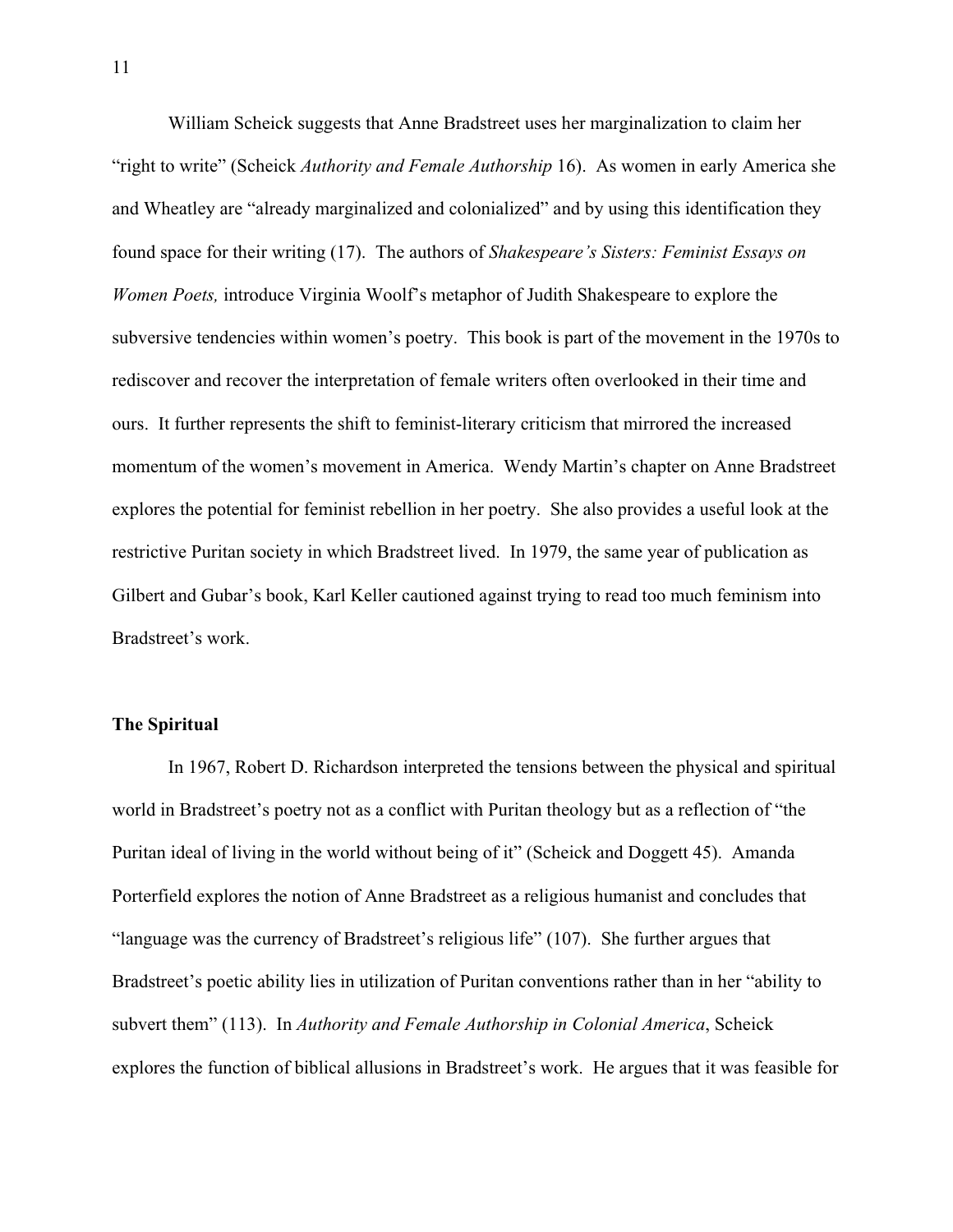a colonial woman to be "devoutly religious, while at the same time, possibly unconsciously, offering resistance" to the dominant worldview (12). This tension occurs in Bradstreet's poem "Letter to Her Husband, Absent upon Public Employment." With the exception of the final couplet the poem is a rather secular conceit on how much she loves her husband. This intense love for something of the physical world is a little outside the Puritan orthodoxy; consequently, in the final couplet Bradstreet seeks "spiritual authorization" with clear biblical reference (67). Yet there remains a discomfort and disjuncture between the conclusion of the poem and what has come before it. The conflict occurs between the systems of belief that operate within the poem and within sixteenth century America; Bradstreet is torn between her personal attachment to earthly things and her religious conviction to look toward heaven for perfection. While Bradstreet might not have been aware of the implications in her concluding couplet, the conflict produced is reflective of the reality of her experience and that of many other Puritan women (70). Thus, what appears as a resolution to Bradstreet reveals a discomfort to us: everything was not as simple in Puritan society as it might at first have appeared. Through her struggle to resolve her internal conflict between material and spiritual desires, Anne Bradstreet reveals her humanity.

# **Phillis Wheatley: Bibliography and Criticism in Context**

William H. Robinson's *Phillis Wheatley: A Bio-Bibliography* (1981) provides a list with some annotated entries on the texts published between 1761 and 1979 that focus on Phillis Wheatley's life and her writings (xi). He also includes a comprehensive list of the poems she published before her death (1767-1779). In the introduction to *Critical Essays on Phillis Wheatley* Robinson explores the changes in literary criticism to Wheatley and her writing over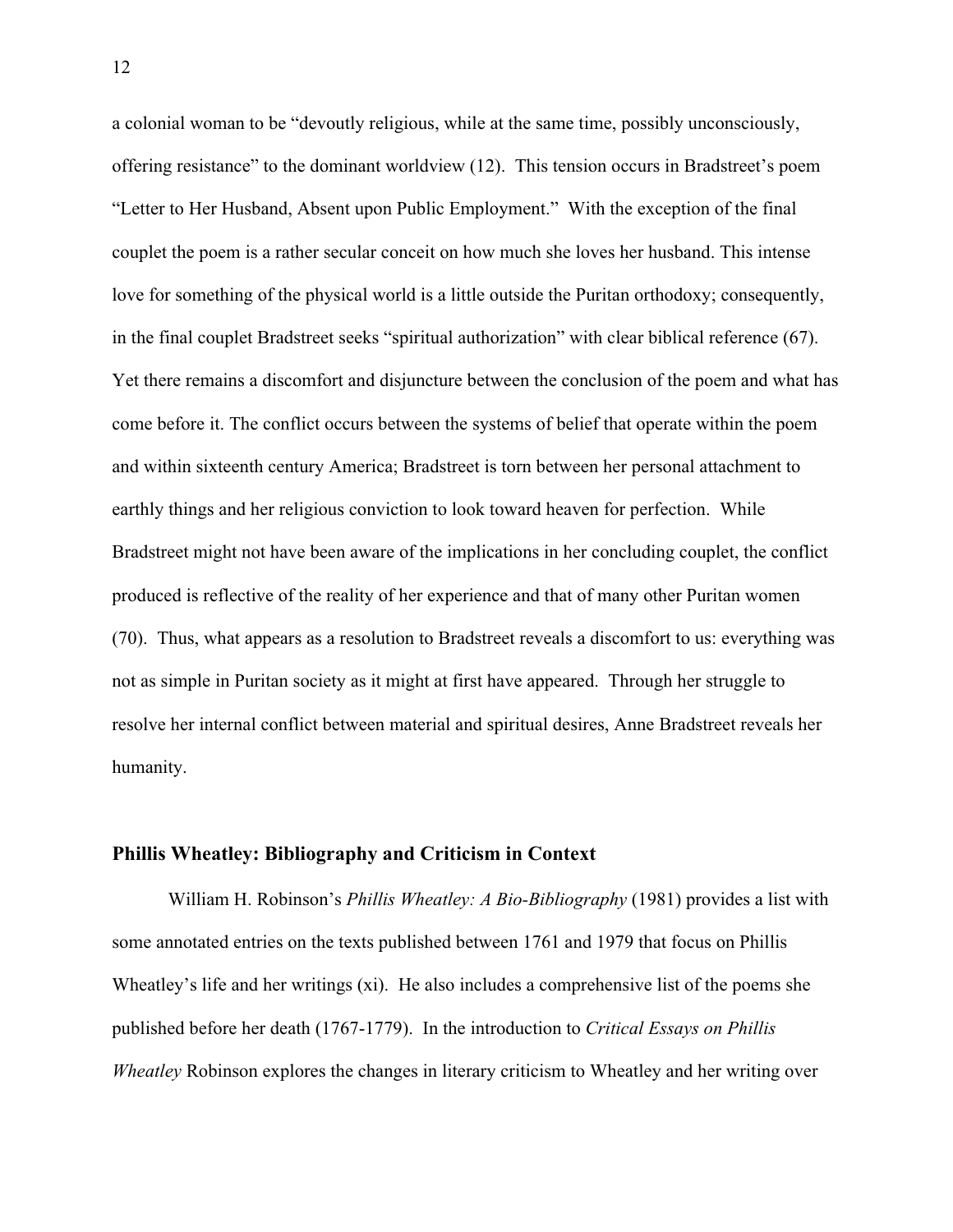time. He also addresses the many discrepancies over the biographical details of her life. Robinson makes the significant assertion that critics have been less interested in her person and work than in using her as an appraisal of their own stance toward slavery and racial equality (2). In other words, people's response to Wheatley depended largely on their political beliefs. They were more interested in her "race and color" than in her life (5).

Several recent editions of Wheatley's work have come out, including *The Poems of Phillis Wheatley* (1966, revised 1989), which now includes her prose writing. The most extensive, *Phillis Wheatley and Her Writings* (1984)*,* edited by Robinson, includes a useful bibliography, illustrations of Wheatley, and information on the publication and reception of her poetry. A Penguin classic edition of Wheatley's writing came out in 2001 and included newly discovered work in the Wheatley canon. While this edition claims to be "the most complete collection ever assembled of Wheatley's poems and letters," it proves more accessible than previous editions.

#### **The Form**

Daly makes the same argument about the function of humility in Wheatley's work as he does in Bradstreet's. Interestingly the presence of humility in her poetry was an essential element for early critics, such as the one who, pleased that Wheatley 'stayed in her place,' commented in 1835 that "she remained as humble as before" (Robinson, *Critical Essays* 6). Thomas Jefferson, in his *Notes on the State of Virginia*, published in 1781, remarks, "Religion, indeed, has produced a Phyllis Whately [sic], but it could not produce a poet" (663). Adding further insult he contemptuously continues, "the compositions under her name are below the dignity of criticism" (663). It appears that Jefferson the slaveholder is unable to recognize the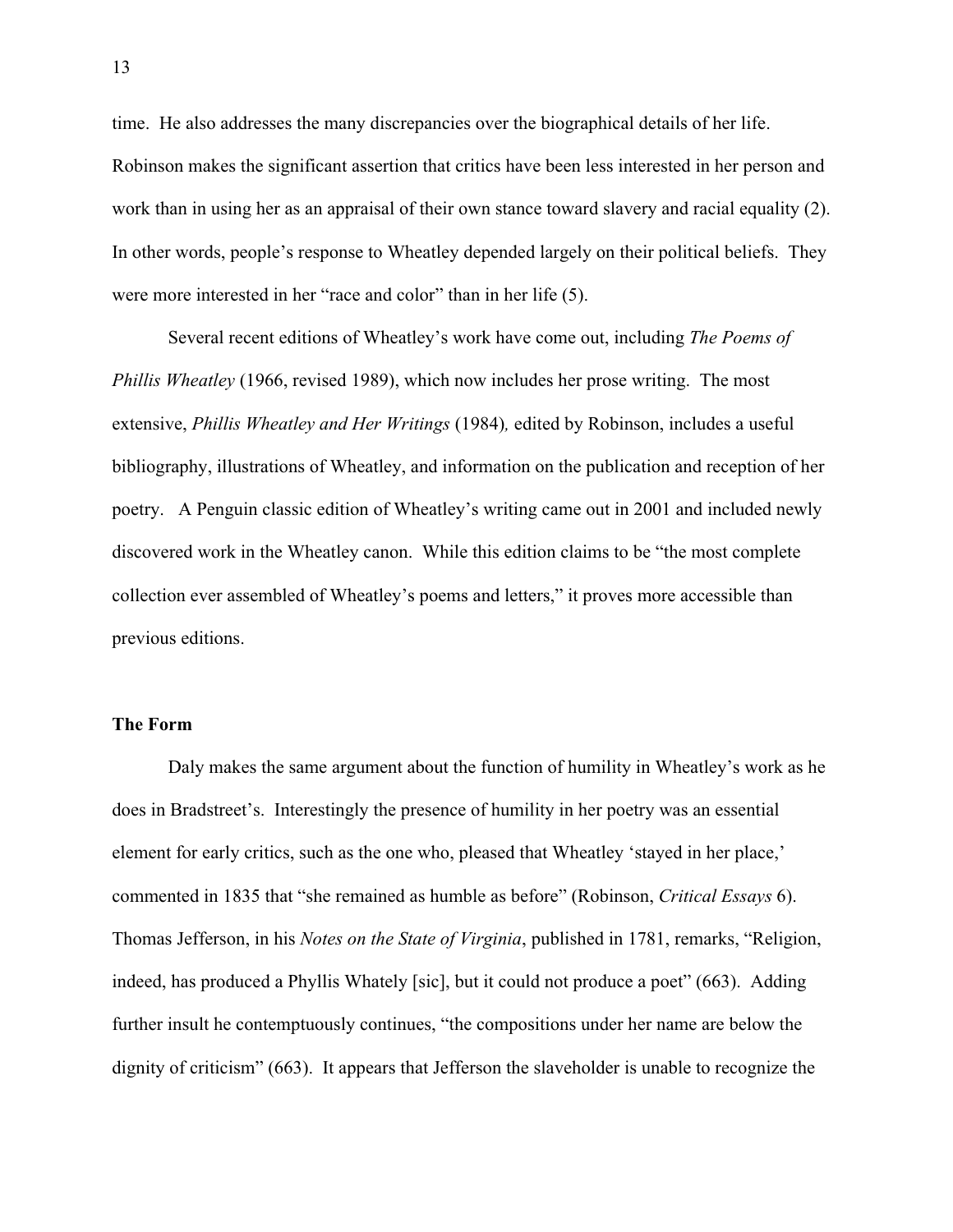existence of a talented black writer and thus must dismiss her rather than reconcile this challenge to his worldview. Moses Coit Tyler was equally dismissive of Wheatley's talents as he was of Bradstreet's (Robinson, *Critical Essays* 6). Similar to the earlier treatments of Bradstreet, Wheatley's early critics claimed she failed to offer enough commentary on her personal experience. In 1925, Vernon Loggins remarked that "she neglected almost entirely her own state of slavery and the miserable condition of thousands of her race" (Davis 93).

These critics failed to fully comprehend that Phillis Wheatley was never truly writing as a free woman (Wilcox 25). Her status in society severely limited her ability to choose subjects, especially since she attempted to make a living as a poet. Perhaps the economic necessity underlying her decision to write explains her frequent genre selection of the elegy as it enabled her to attract patrons. Davis, in 1953, responded to Loggins' claim by asserting that Wheatley did address race and personal experiences in her poetry, more often than initially meets the eye. In her conscious identification as 'Afric's muse' Wheatley invokes her race and low social status in her writing (Davis 95). Davis emphasizes Wheatley's humanity by commenting in a paternalistic tone, "this talented little girl made the most of her Christianity, tying it in neatly with the added appeal that her racial and pagan background gave to it" (Davis 97). Gloria Hull's essay in *Shakespeare's Sisters* counters some of Davis' points by asserting that there is more than meets the eye in Wheatley's writing. Her "ironic mode of language, stance, and poetic diction" reveal a challenge to questions of race and identity (Hull 167).

Helen Burke summarizes the symbolic appropriations of convention that Wheatley makes, including the heroic couplet of Pope, Dryden, and Jonson, the elegy as her favored genre, and the notion of the sublime (Burke 33). Wheatley also employed classical themes and techniques as well as biblical symbolism. More important, Burke argues, is Wheatley's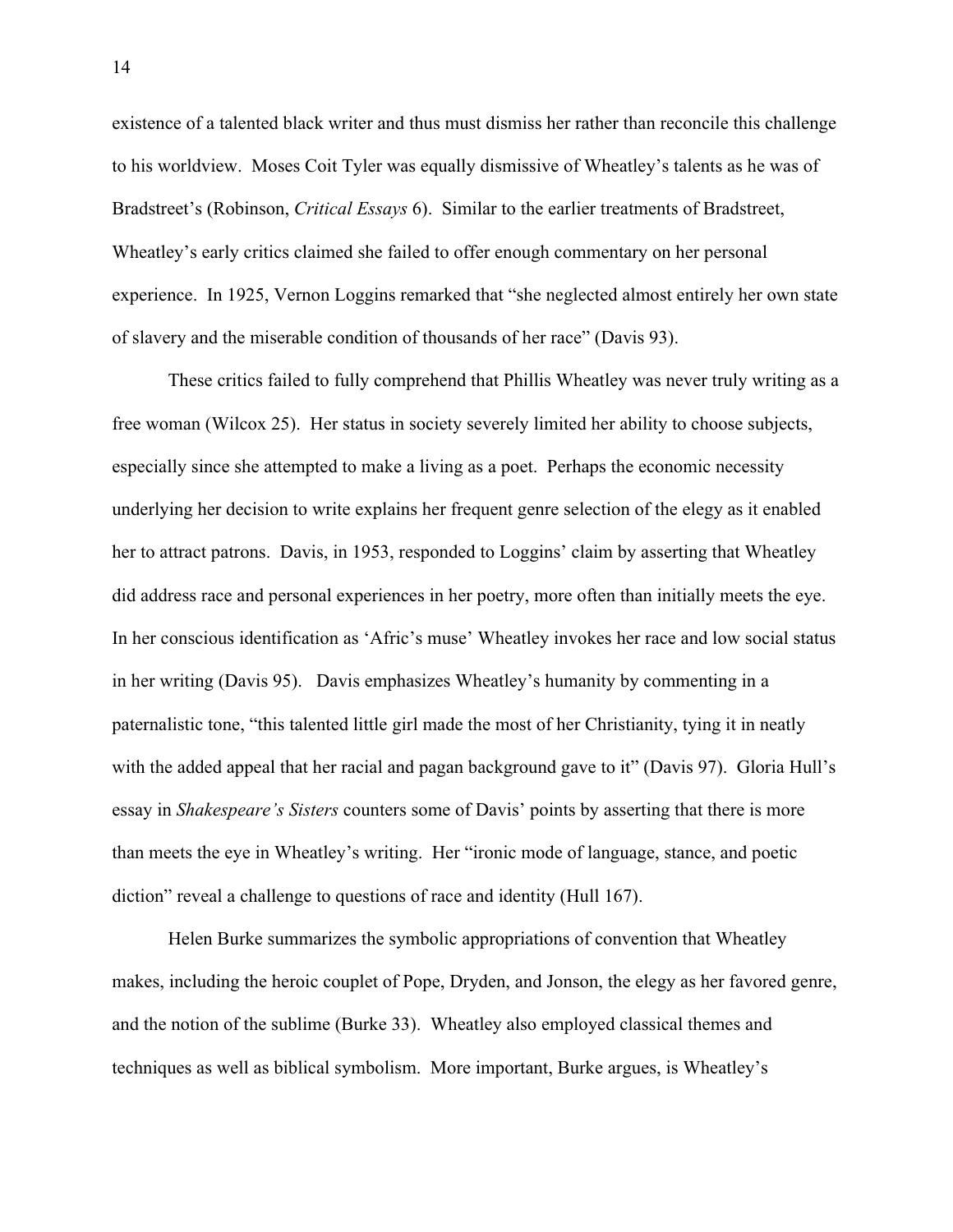understanding of how the literary sphere works; she must demonstrate her knowledge of convention to gain recognition as a poet (33). John C. Shields identifies Phillis Wheatley's use of imagination and the sublime as evidence that she was a predecessor to the Romantics who emerged in the nineteenth century (Shields, *Critical Essays* 203). He further asserts that her knowledge of the sublime confirms her as "a serious poet" (203). The self-derision that Daly examines also forms one part of this process in entering the literary tradition. Wilcox suggests that Wheatley's calculated presentation of a subservient attitude in her poetry created marketing appeal for her work. Burke comments on how Wheatley continuously used "literary tradition to establish her poetic authority" (Burke 35).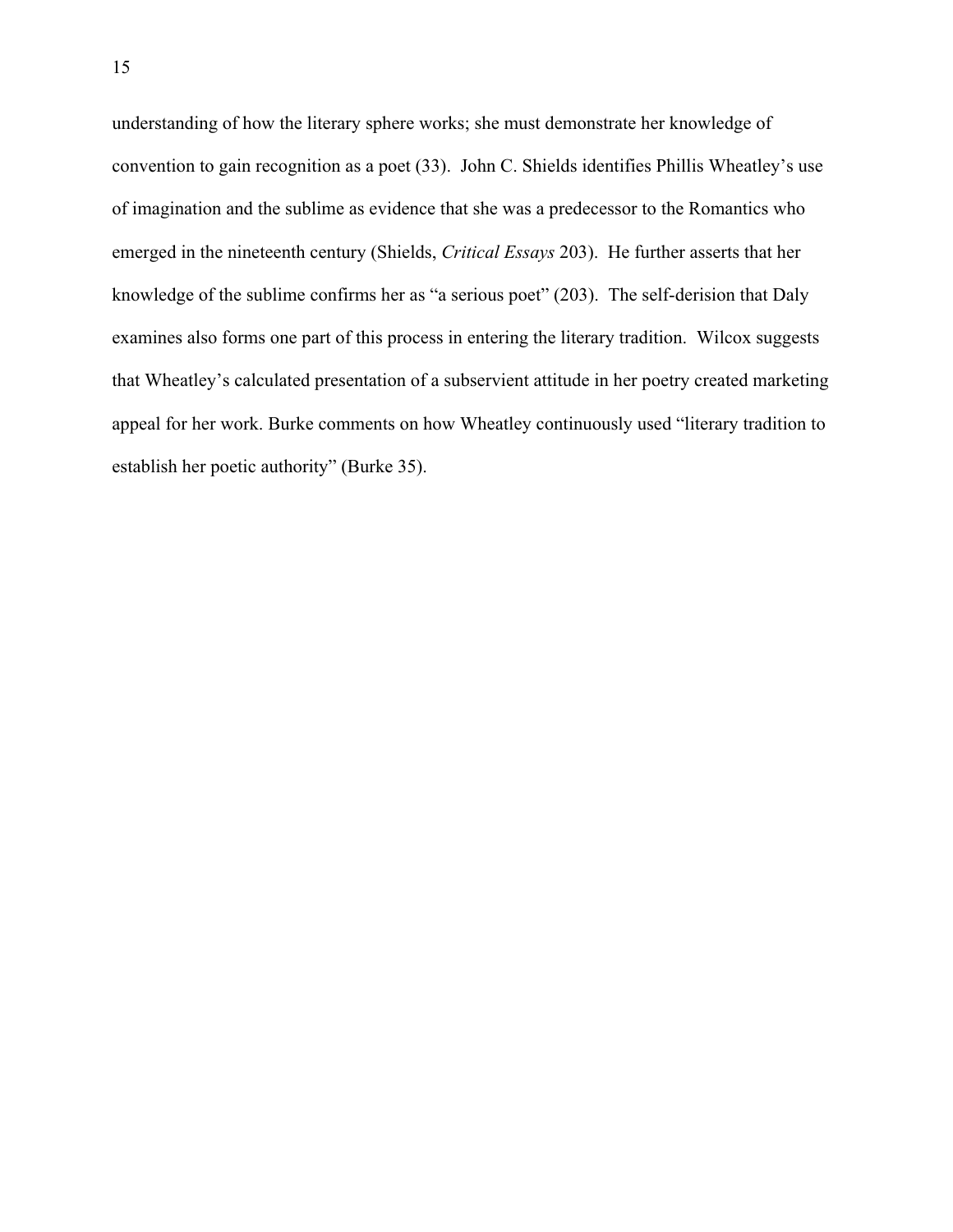#### **The 'Other'**

Helen Burke explores how the form of Wheatley's poetry takes on new dimensions through her label as the 'Other.' Her self-identity as "Afric's Muse," while using the poetic conventions of the day, creates a plurality in the literary, social, and political spheres (Burke 34). Yet Wheatley's careful self-representation could not overcome the circles of exclusion that surrounded her. Burke cautions us not to ignore the historical figure behind the poetry, who had to work within a system to be heard at all (38). Wheatley was never able to speak freely about the difference of her ethnic background, sex, and class and its effect on her ability to express herself in a society that sought to suppress differences. Burke examines the symbolic inclusion on the literary level and the continued exclusion on the political and social levels. She suggests that we have yet to resolve the distance between the ideological and idealistic proclamations of equality and the reality of power structures in our society (41).

In 1913, William J. Long expressed his disappointment that Wheatley failed to portray the savage life in wild Africa in her poems (Robinson *Critical Essays* 6). His need to exoticize Wheatley and his subsequent frustration when she failed to live up to his expectation reveals the problematic nature of the response to the 'Other' in literary criticism. In 1972, R. Lynn Matson found in his essay "Phillis Wheatley—Soul Sister?" the beginnings of protest in Wheatley's poetry. The same year, Terrence Collins countered that it is more productive to look at the psychological effects of slavery on Wheatley. He suggests her verse on the whole is mediocre, but it has cultural merit as a place to examine the oppressed mind.

Robert Kendrick explores the paradoxical position of Wheatley as the master of her own writing while still calling another her master (Kendrick 40). Kendrick's greatest complaint about critical treatment of Wheatley is that it focuses predominantly on the issue of her racial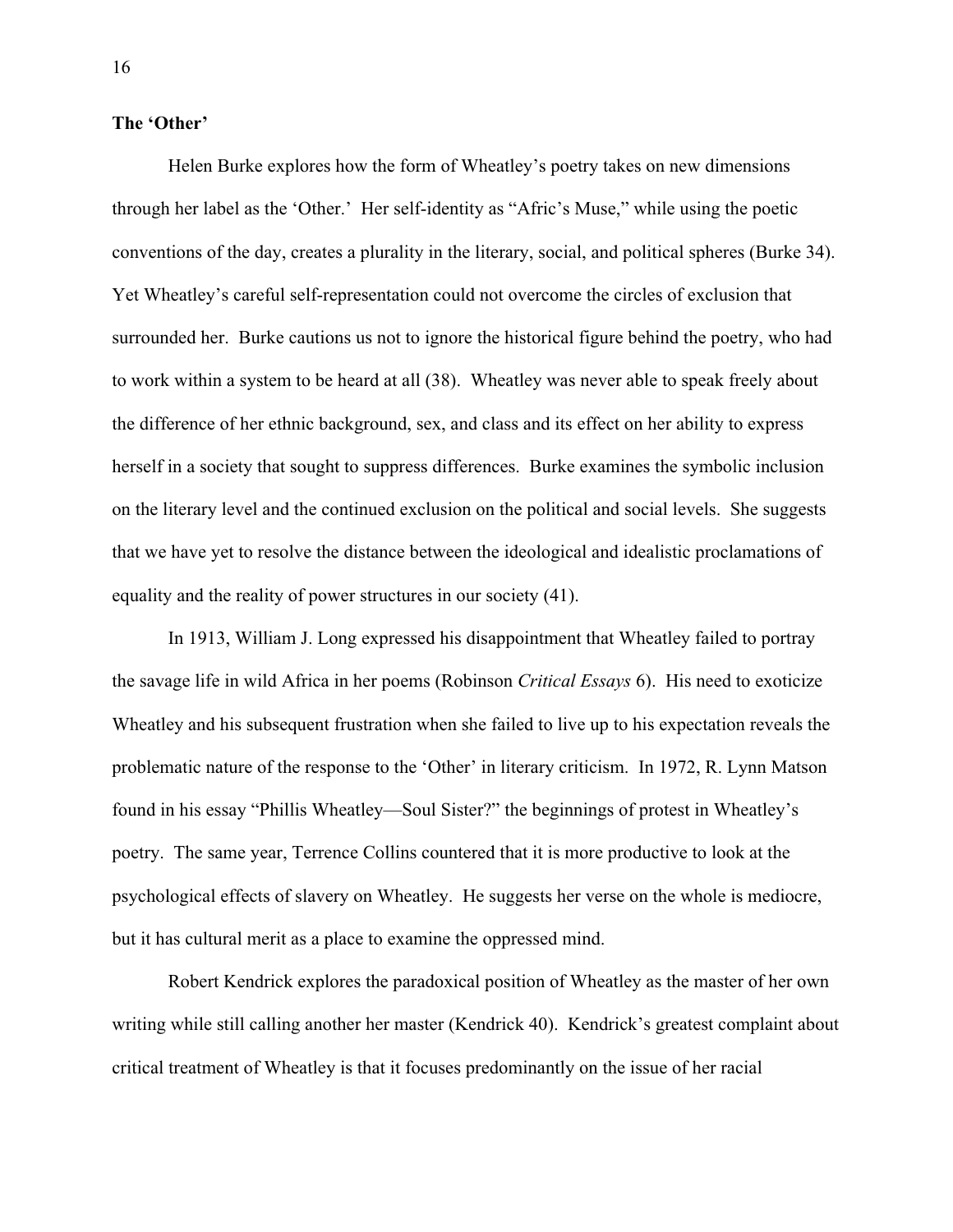difference rather than exploring how gender and economic status also created the label of 'Other' (40). Her poetry intentionally brings up questions of Otherness and forces readers to reevaluate "their relation to her 'Otherness,'" thus, both reader and author come into a dialogue over the text (47). Using the ideas of the Enlightenment, Wheatley sought to make her readers rethink "the prejudices of tradition" (57). By seeking Phillis Wheatley we find "a powerful perspective on how we can seek out each other in our own moment" (62).

Henry Louis Gates, Jr. provides a clear explication of how Phillis Wheatley fit into the debates over race and racial equality in the eighteenth century. The phenomenon that Wheatley became in her day is indicative of the debates over human's natural rights versus nature's placement of them. Gates argues that the historical treatment of Wheatley's work has "determined the theory of criticism of the creative writings of Afro-Americans from the eighteenth century to the present time" (229).

## **The Spiritual**

Scheick suggests in *Authority and Female Authorships in Colonial America* that Phillis Wheatley consciously used biblical allusions to create a second narrative. One example is her famous poem "On Being Brought from Africa to America" in which the surface meaning seems to be Wheatley's gratitude for receiving religion and consequently salvation from her white captors. Yet her use of biblical allusions seems to criticize her white counterparts for not practicing the equality that they preach (Levernier 26). Sondra O'Neale comments that Wheatley's use of color dichotomies was an attempt to transfer the connotations between white and black, light and dark, good and evil, from skin color to a higher spiritual state. Thus, goodness and evil become qualities that exist in the abstract and not in the skin (O'Neale 148). Through the biblical reference to Cain and the placement of "Christians, Negroes" in the final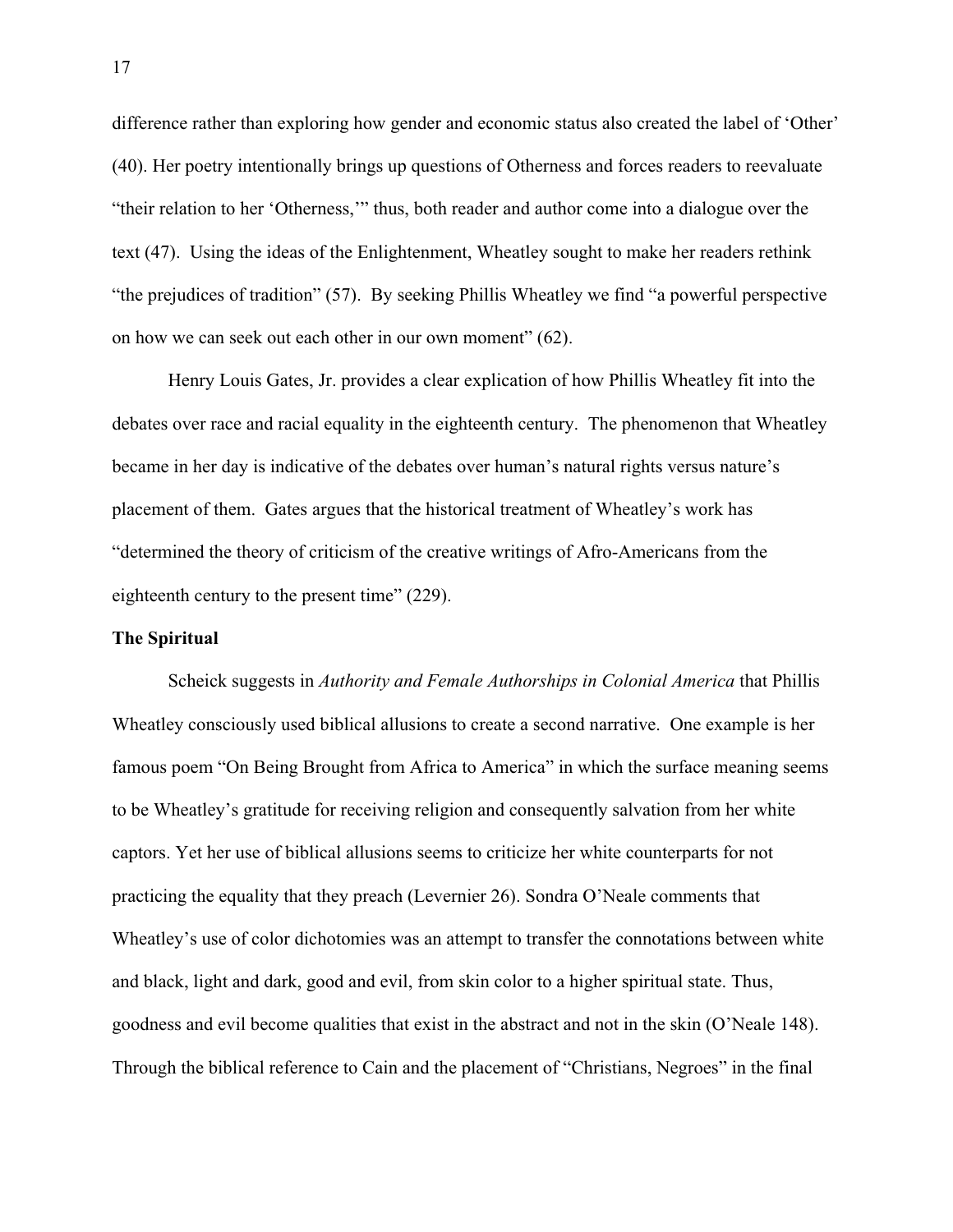couplet, Wheatley asserts the equality of all souls for salvation, and by extension, the universal humanity of all regardless of skin color.

However, Scheick points out that it is highly unlikely Wheatley's audience understood fully her intended message in the biblical allusions. He argues that Wheatley may have missed that the implication of her careful insertion "beneath the surface of the conventional was less an act of resistance that a reenactment of the slave's daily experience of oppression" (126). Phillip M. Richards suggests that Wheatley adopts a stance whereby she asserts her equality, even though she is of lower status, with her white patrons because both find common ground through their involvement in the process of seeking salvation (176).

 While the use of biblical references was authorized through the importance of religion in early American society, when women, such as Wheatley and Bradstreet, appropriated scriptural interpretation they offered a subtle challenge to the tenets of their society. O'Neale further explores the function of biblical myth and symbol in Phillis Wheatley's work and successfully counters through the examination of her biblical allusions critics' accusations of Wheatley's lack of race consciousness. Phillis Wheatley effectively reaches her audience through using familiar biblical terms, which have taken on new meanings in her work.

# **Final Thoughts**

The 'subtle war' of Anne Bradstreet and Phillis Wheatley had to be modest in the way they appropriated conventions with an understanding of their significance. Bradstreet and Wheatley offer us a second narrative, implicit in the text, of subversion and conflict within multiple worldviews. Throughout this bibliographic essay I have emphasized the ongoing importance of taking a closer look at the texts before us. I further suggest that the concept of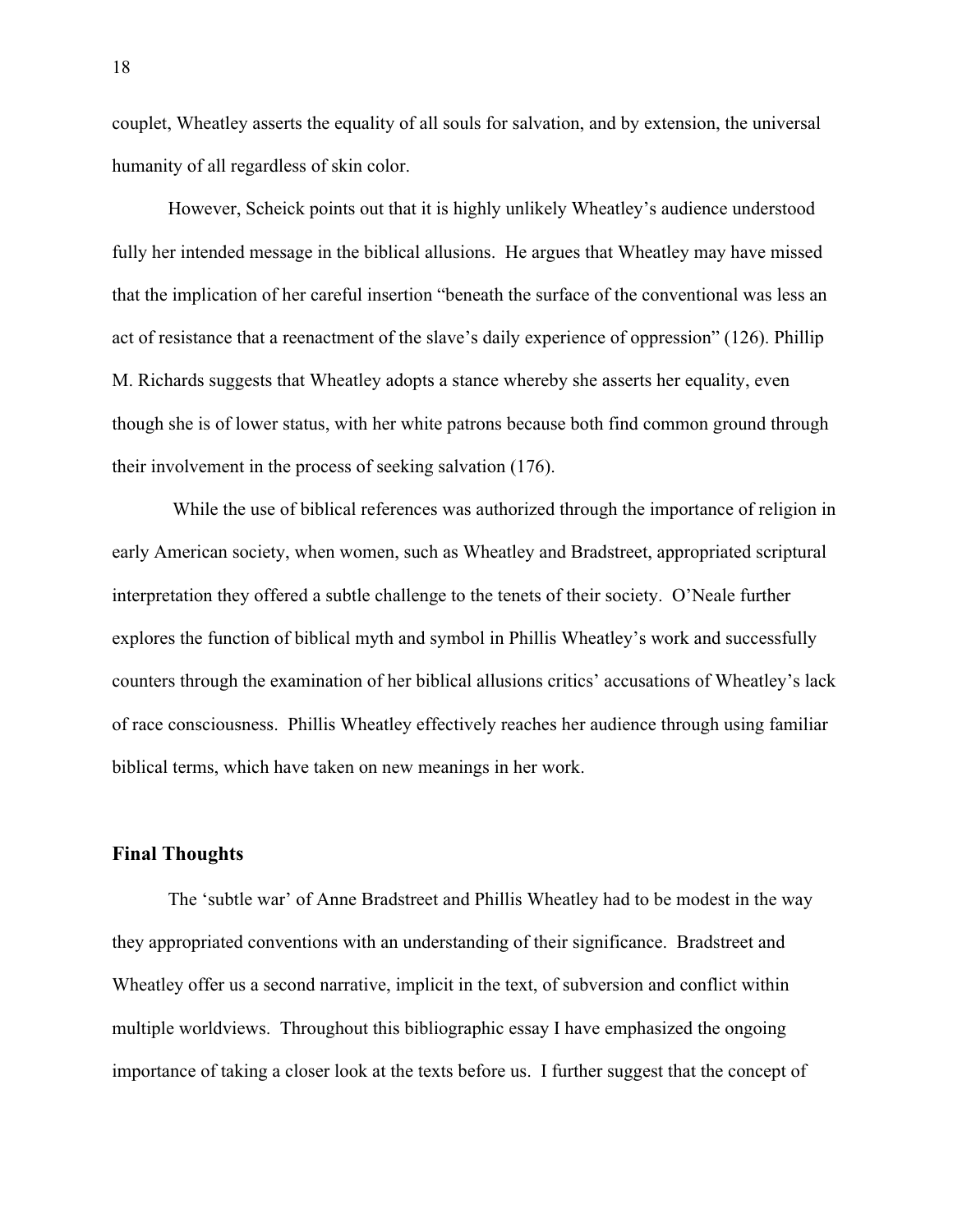appropriating conventions and the themes of the form, the 'Other,' and the spiritual may be applied to the prose writing by women in the colonial era. In the larger scope I believe we should continue to explore how women entered into the literary sphere and what their voices had to say in their time and ours.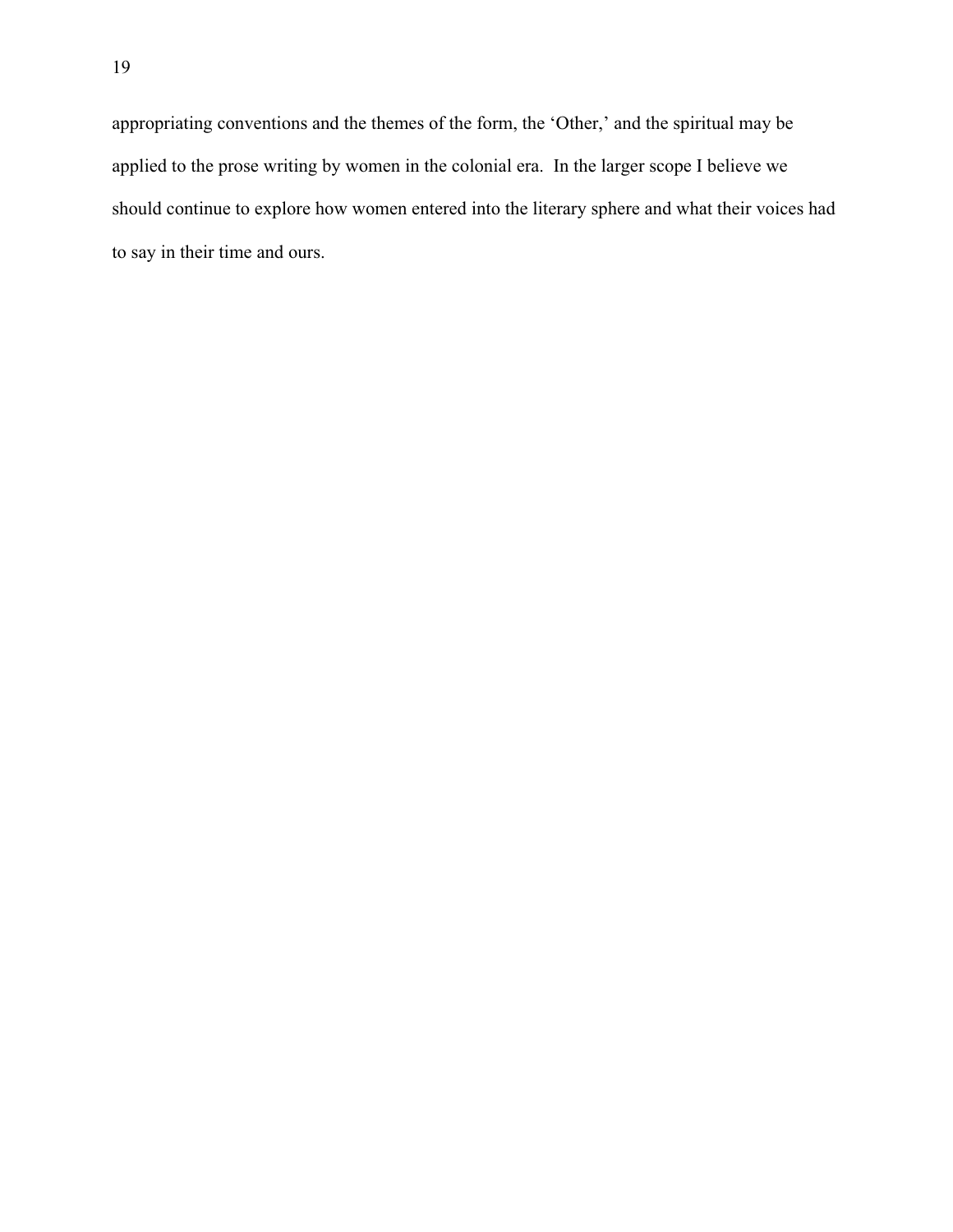Bibliography

- Arner, Robert D. "The Structure of Anne Bradstreet's *The Tenth Muse." Discoveries* and Considerations: Essays on Early American Literature and Aesthetics. *Ed. Calvin Israel. Albany, NY: State University of New York Press, 1976. 46-66.*
- Bassard, Katherine Clay. *Spiritual Interrogations: Culture, Gender, and Community in* Early African American Women's Writing. *Princeton, NJ: Princeton UP, 1999. 28-70.*
- Blackstock, Carrie Galloway. "Anne Bradstreet and performativity: Self-cultivation, selfdeployment." *Early American Literature.* Chapel Hill, 1997. 32: 3, (222-248).
- Bradstreet, Anne. *The Complete Works of Anne Bradstreet.* Eds. Joseph R. McElrath, Jr., and Allan P. Robb. Boston: Twayne, 1981.
- - . *The Tenth Muse (1650) and, From the Manuscripts, Meditations Divine and Moral Together with Letters and Occasional Pieces by Anne Bradstreet.* Facsimile reproductions with an introduction by Josephine K. Piercy. Gainsville, Fla.: Scholar's Facsimilies & Reprints, 1965.
- - . *The Works of Anne Bradstreet*. Ed. Jeannine Hensley. Cambridge: Harvard UP, Belknap Press, 1967.
- Burke, Helen M. "The Rhetoric and Politics of Marginality: The Subject of Phillis Wheatley." *Tulsa Studies in Women's Literature.* 10.1 (1991): 31-45.
- Collins, Terrence. "Phillis Wheatley: The Dark Side of the Poetry." Robinson, *Critical Essays on Phillis Wheatley* 147-158.
- Cottom, Daniel. *Ravishing tradition: Cultural Forces and Literary History.* Ithaca: Cornell UP, 1996. 83-111.
- Daly, Robert. "Powers of Humility and the Presence of Readers in Anne Bradstreet and Phillis Wheatley." *Puritanism in America: The Seventeenth through the Nineteenth Centuries*. Studies in Puritan American Spirituality 4. Ed. Michael Schuldiner. Lewiston, NY: Mellen , 1993. 1-24.
- Davidson, Cathy N., and Linda Wagner-Martin. Eds. *The Oxford Companion to Women's Writing in the United States.* New York: Oxford UP, 1995.
- Davis, Arthur P. "The Personal Elements in the Poetry of Phillis Wheatley." Robinson, *Critical Essays on Phillis Wheatley* 93-101.
- Dolle, Raymond F. *Anne Bradstreet: a reference guide.* Boston: G.K. Hall, 1990.
- Erkkila, Betsy. "Phillis Wheatley and the Black American Revolution." *A Mixed Race:*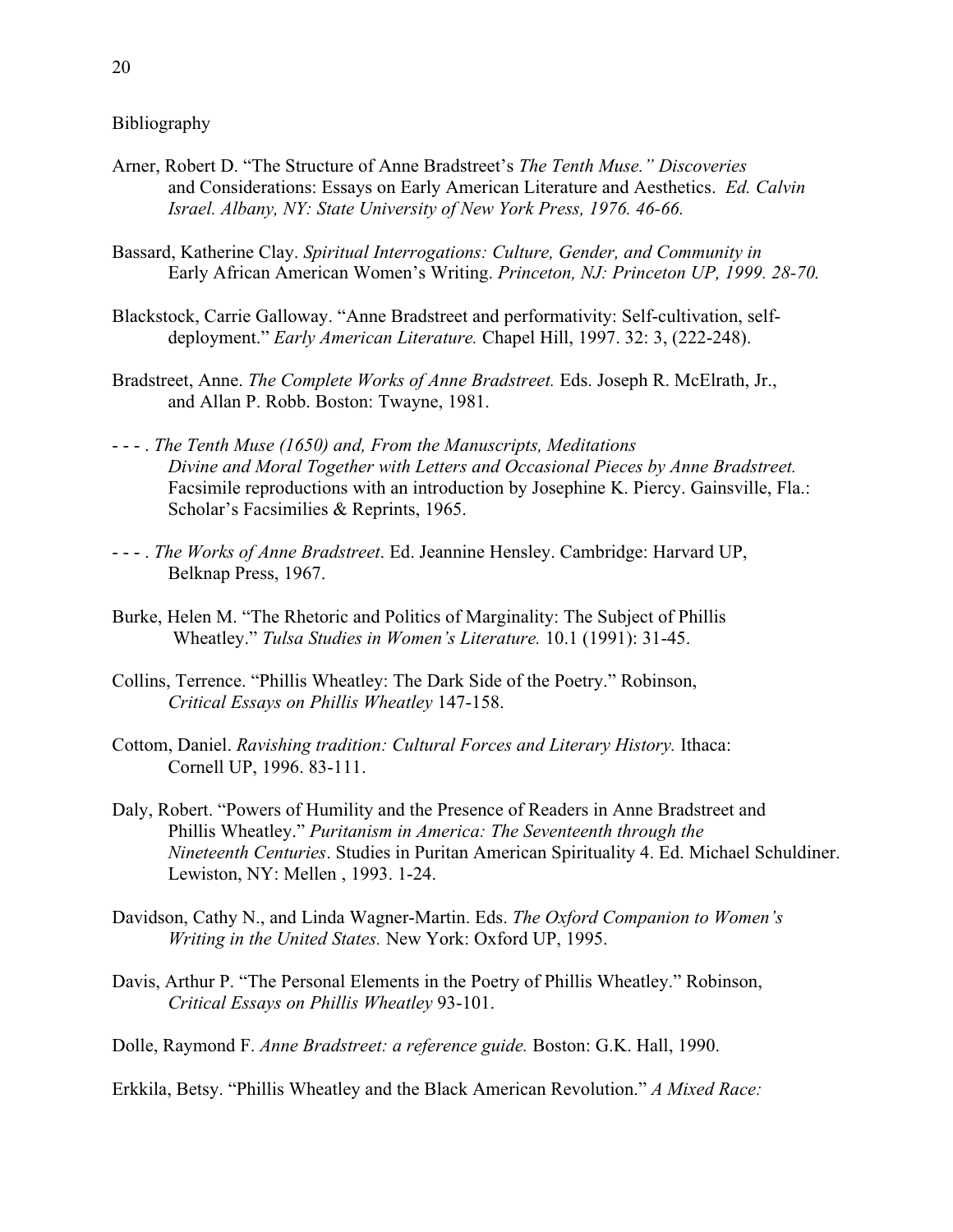*Ethnicity in Early America.* Ed. Frank Shuffelton. New York: Oxford UP, 1993. 225-40.

- Felker, Christopher. "The Tongues of the Learned Are Insufficient': Phillis Wheatley, Publishing Objectives, and Personal Liberty." *Texts and Textuality: Textual Instability, Theory, and Interpretation.* Ed. Philip Cohen. New York, NY: Garland, 1997. 81-119.
- Fischer, Avery R. "Bradstreet's On My Dear Grandchild Simon Bradstreet and Before the Birth of Her Children." *The Explicator* 59.1 (Fall 2000): 11-14.
- Gates, Henry Louis, Jr. "Phillis Wheatley and the Nature of the Negro." Robinson, *Critical Essays on Phillis Wheatley* 215-233.
- Gilbert, Sandra M. and Susan Gubar. Eds. *Shakespeare's Sisters: Feminist Essays on Women Poets.* Bloomington, Ind.: Indiana University Press, 1979.
- Gunn, Giles. *The Interpretation of Otherness: Literature, Religion, and the American Imagination.* New York: Oxford UP, 1979.
- Hammond, Jeffrey A. *Sinful Self, Saintly Self: The Puritan Experience of Poetry.* Athens, GA: University of Georgia Press, 1993. 83-141.
- Hensley, Jeannine. "Anne Bradstreet's Wreath of Thyme." Introduction to *The Works of Anne Bradstreet.* Cambridge: Harvard UP, Belknap Press,1981. xxi-xxxv
- Hull, Gloria T. "Afro-American Women Poets: A Bio-Critical Survey." Gilbert 165-182.
- Jefferson, Thomas. *The Complete Jefferson.* New York: Duell, Sloan and Pearce, 1943.
- Jordan, June. "The Difficult Miracle of Black Poetry in America or Something Like a Sonnet for Phillis Wheatley." *By Herself: Women Reclaim Poetry.* Ed. Molly McQuade. St. Paul, MN: Graywolf Press, 2000.
- Kafka, Phillipa. *The Great White Way: African American Women Writers and American Success Mythologies.* New York: Garland Publishing, 1993.
- Keller, Karl. *The Only Kangaroo Among the Beauty: Emily Dickinson and America.* Baltimore and London: Johns Hopkins UP, 1979. 8-37.
- Kendrick, Robert. "Other Questions: Phillis Wheatley and the Ethics of Interpretation." *Cultural Critique.* 38 (Winter 1997-98): 39-64.
- Laughlin, Rosemary M. "Anne Bradstreet: Poet in Search of Form," *American Literature* 42 (March 1970): 1-17.
- Levernier, James A. "Wheatley's On Being Brought from Africa to America." *The Explicator.* Fall 1981: 25-26.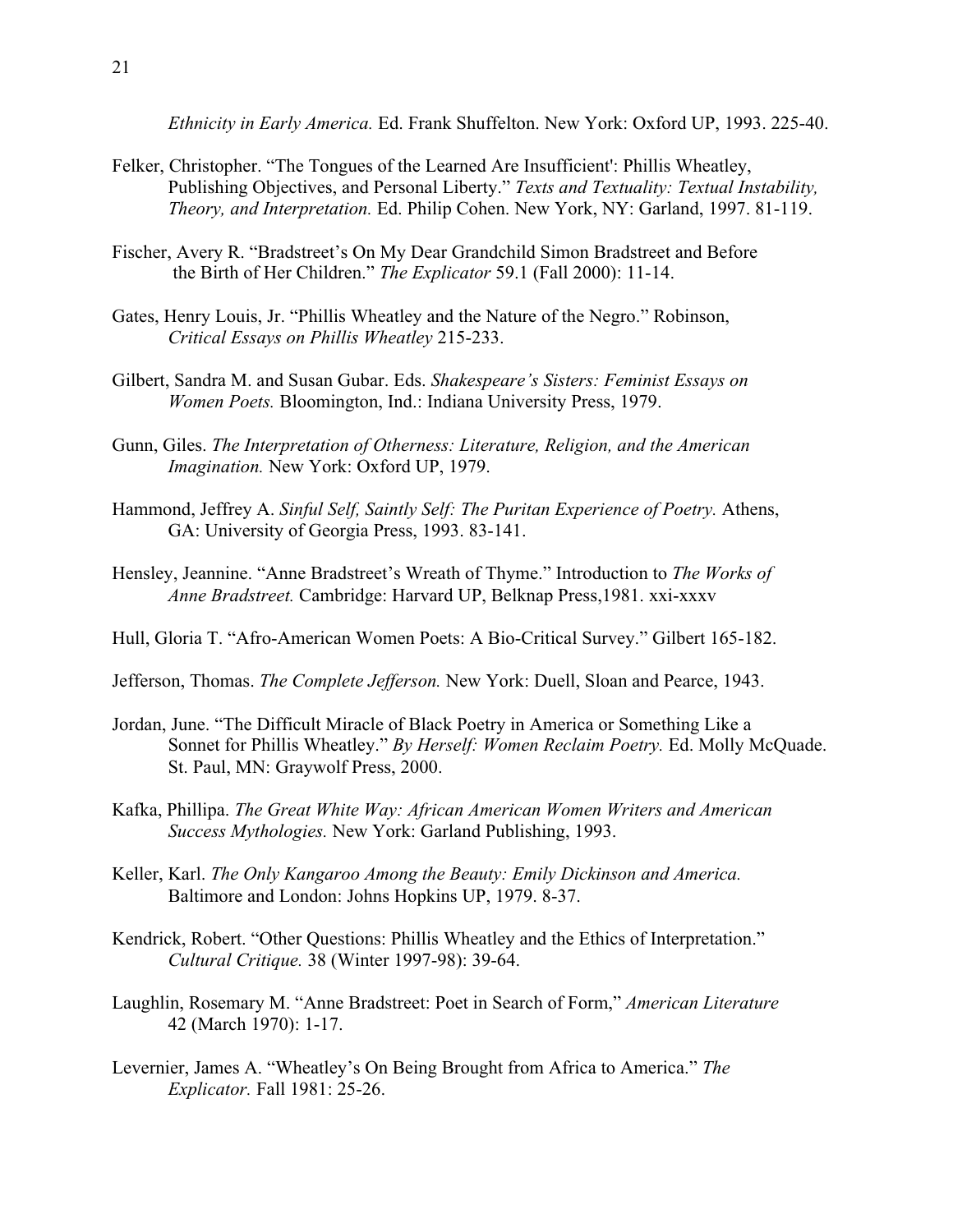- Martin, Wendy. *An American Triptych: Anne Bradstreet, Emily Dickinson, Adrienne Rich.* Chapel Hill, NC: University of NC Press, 1984.
- - ."Anne Bradstreet." *Dictionary of Literary Biography: American Colonial Writers, 1606-1734.* Vol. 24. Ed. Emory Elliot. Detroit: Gale Research Co., 1984. 29-36.
- - . "Anne Bradstreet's Poetry: A Study of Subversive Piety." Gilbert 19-31.
- Matson, R. Lynn. "Phillis Wheatley—Soul Sister?" Robinson, *Critical Essays on Phillis Wheatley* 113-122.
- McBride, Dwight A. *Impossible witnesses: Truth Abolitionism and Slave Testimony*. New York and London: New York University Press, 2001. 103-119.
- O'Neale, Sondra. "A Slave's Subtle War: Phillis Wheatley's Use of Biblical Myth and Symbol." *Early American Literature* 21.2 (1986): 144-165.
- - ."Phillis Wheatley." In *Dictionary of Literary Biography*: *American Colonial Writers 1735-1781.* Vol. 31. Eds. Matthew J. Bruccoli and Richard Longman, 1984. 260-267.
- Porterfield, Amanda. *Female Piety in Puritan New England: The Emergence of Religious Humanism.* New York and Oxford: Oxford UP, 1992.
- Piercy, Josephine K. *Anne Bradstreet.* New York: Twayne Publishers, 1965.
- Rich, Adrienne. "Anne Bradstreet and Her Poetry. Forward to *The Works of Anne Bradstreet.* Edited by Jeannine Hensley. Cambridge: Harvard UP, Belknap Press, 1967. ix-xx.
- Richards, Phillip M. "Phillis Wheatley and Literary Americanization." *American Quarterly* 44 (1992): 163-191.
- Richmond, M.A. *Bid the Vassal Soar: Interpretive Essays on the Life and Poetry of Phillis Wheatley (ca. 1753-1784) and George Moses Horton (ca. 1797-1883).* Washington D.C.: Howard UP, 1974.

Robinson, William H. *Critical Essays on Phillis Wheatley.* Boston: G.K. Hall, 1982.

- - , *Phillis Wheatley: A Bio-Bibliography.* Boston: G.K. Hall, 1981.
- - , *Phillis Wheatley in the Black American Beginnings.* Detroit, MI: Broadside Press, 1975.

Scheick, William J. *Authority and Female Authorship in Colonial America*. Lexington,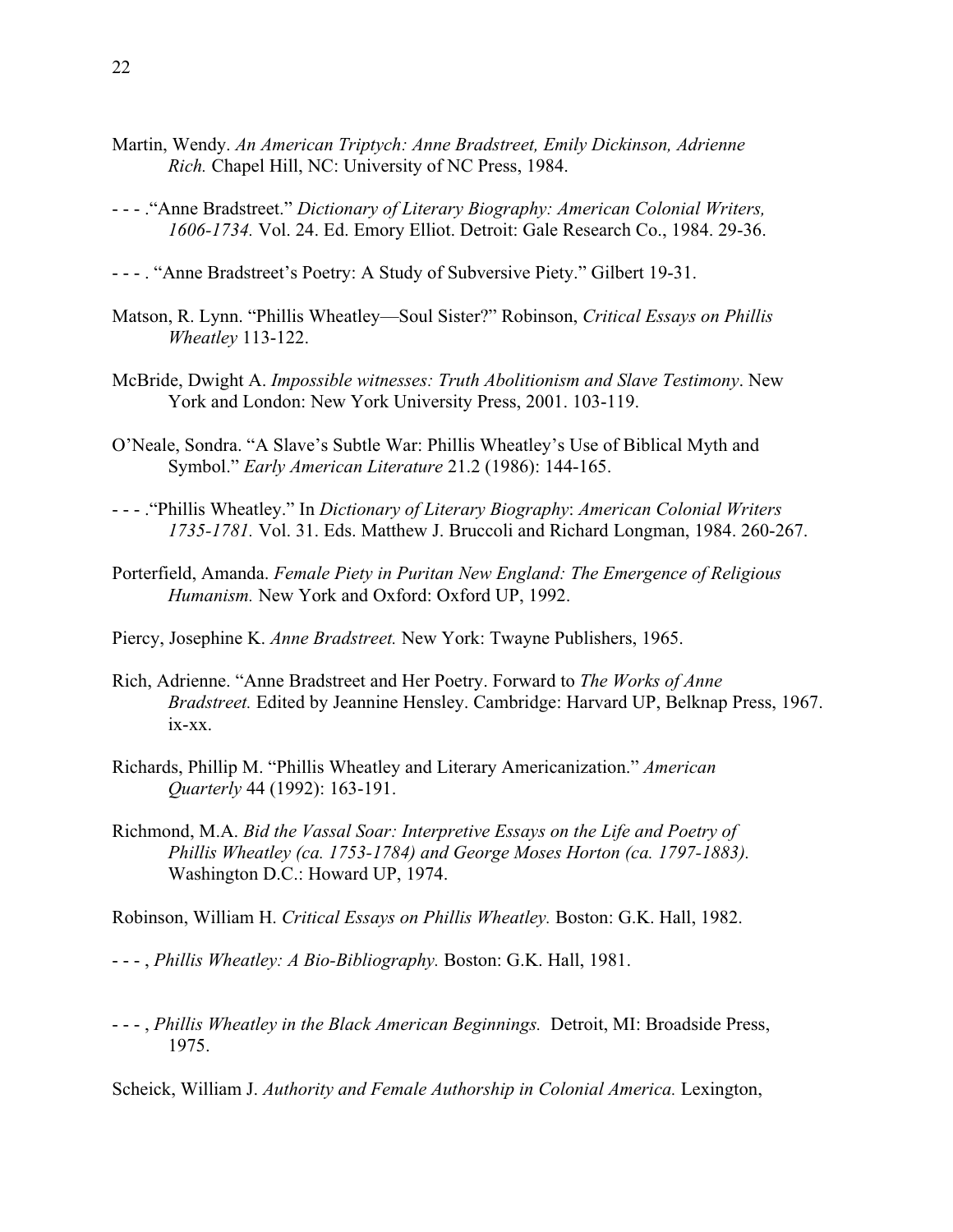KY: University Press of Kentucky, 1998.

- - and JoElla Doggett. "Bradstreet, Anne (c.1612-1672)." *Seventeenth-Century American Poetry: A Reference Guide.* Boston: G.K. Hall, 1977. 34-53.
- - . *Design in Puritan American Literature.* Lexington, KY: UP of Kentucky 1992.
- Shields, John C. *The American Aeneas: classical origins of the American self.* Knoxville, University of Tennessee Press, 2001. 216-251.
- Shields, John C. "Phillis Wheatley and the Sublime." Robinson, *Critical Essays on Phillis Wheatley.* 189-205.
- Sidney, Sir Philip. "Astrophil and Stella." Logan, George M., Stephen Greenblatt, and Barbara K. Lewalski, eds. *The Norton Anthology of English Literature: The Sixteenth Century and the Early Seventeenth Century.*  $7<sup>th</sup>$  ed. Vol. 1B. New York: W.W. Norton, 2000. 917-31.

Stanford, Ann. *Anne Bradstreet: The Worldly Puritan.* New York: Burt Franklin, 1974.

- - ."Three Puritan Women: Anne Bradstreet, Mary Rowlandson, and Sarah Kemble Knight." In *American Women Writers: Bibliographic Essays.* Edited by Maurice Duke, Jackson R. Bryer, and M. Thomas Inge. Westport, Conn.: Greenwood, pp. 3-14, 1983.
- Watson, Marsha. "A classic case: Phillis Wheatley and her poetry." *Early American Literature* 31.2 (1996): 103-32.
- Watts, Emily Stipes. "'The posy UNITY': Anne Bradstreet's Search for Order." *Puritan Influences in American Literature.* Ed. Emory Elliot. Urbana, IL: University of Illinois Press, 1979. 23-37.
- Wilcox, Kirstin. "The body into print: Marketing Phillis Wheatley." *American Literature* 71.1 (March 1999): 1-29.
- Willard, Carla. "Wheatley's Turns of Praise: Heroic Entrapment and the Paradox of Revolution." *American Literature* 67.2 (June 1995): 233-256.
- Wheatley, Phillis. *The Poems of Phillis Wheatley.* Julian D. Mason, Jr. ed. Chapel Hill: University of North Carolina Press, 1966. Revised and enlarged, 1989.
- Wheatley, Phillis. *Phillis Wheatley and Her Writings.* William H. Robinson. Ed. New York: Garland, 1984.
- Wheatley, Phillis. *The Collected Works of Phillis Wheatley.* John C. Shields. Ed. New